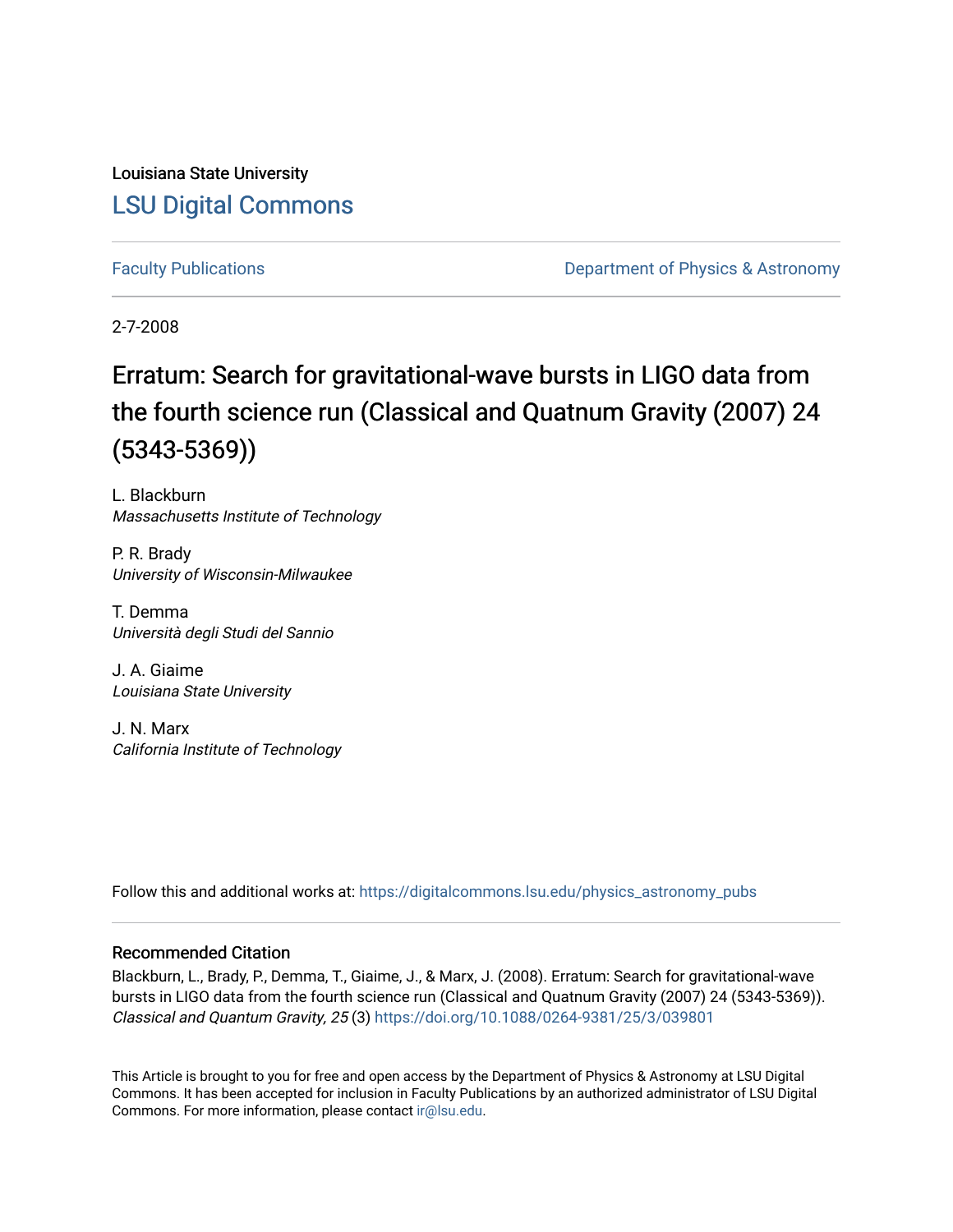Class. Quantum Grav. **24** (2007) 5343–5369 [doi:10.1088/0264-9381/24/22/002](http://dx.doi.org/10.1088/0264-9381/24/22/002)

# **Search for gravitational-wave bursts in LIGO data from the fourth science run**

**B Abbott**<sup>1</sup> **, R Abbott**<sup>1</sup> **, R Adhikari**<sup>1</sup> **, J Agresti**<sup>1</sup> **, P Ajith**<sup>2</sup> **, B Allen**2,3**,**  $\mathbf{R}$  Amin $^4$ ,  $\mathbf{S}$  **B** Anderson $^1$ ,  $\mathbf{W}$  G Anderson $^3$ ,  $\mathbf{M}$  Arain $^5$ ,  $\mathbf{M}$  Araya $^1$ , **H** Armandula<sup>1</sup>, M Ashley<sup>6</sup>, S Aston<sup>7</sup>, P Aufmuth<sup>8</sup>, C Aulbert<sup>9</sup>, S Babak<sup>9</sup>, **S Ballmer**<sup>1</sup> **, H Bantilan**10**, B C Barish**<sup>1</sup> **, C Barker**11**, D Barker**11**, B Barr**12**, P Barriga**13**, M A Barton**12**, K Bayer**14**, K Belczynski**15**, J Betzwieser**14**, P T Beyersdorf**16**, B Bhawal**<sup>1</sup> **, I A Bilenko**17**, G Billingsley**<sup>1</sup> **, R Biswas**<sup>3</sup> **,**  $E$  Black<sup>1</sup>, K Blackburn<sup>1</sup>, L Blackburn<sup>4</sup>, D Blair<sup>13</sup>, B Bland<sup>11</sup>, **J Bogenstahl**12**, L Bogue**18**, R Bork**<sup>1</sup> **, V Boschi**<sup>1</sup> **, S Bose**19**, P R Brady**<sup>1</sup> **, V B Braginsky**17**, J E Brau**20**, M Brinkmann**<sup>2</sup> **, A Brooks**21**, D A Brown**1,22**, A Bullington**23**, A Bunkowski**<sup>2</sup> **, A Buonanno**24**, O Burmeister**<sup>2</sup> **, D Busby**<sup>1</sup> **, R L Byer**<sup>23</sup>**, L Cadonati**<sup>14</sup>**, G Cagnoli**<sup>12</sup>**, J B Camp**<sup>25</sup>**, J Cannizzo**<sup>25</sup>**, K Cannon**<sup>3</sup> **, C A Cantley**12**, J Cao**14**, L Cardenas**<sup>1</sup> **, M M Casey**12**, G Castaldi**26**, C Cepeda**<sup>1</sup> **, E Chalkey**12**, P Charlton**27**, S Chatterji**<sup>1</sup> **,**  $\mathbf{S}$  Chelkowski<sup>2</sup>, Y Chen<sup>9</sup>, F Chiadini<sup>28</sup>, D Chin<sup>29</sup>, E Chin<sup>13</sup>, J Chow<sup>6</sup>, **N Christensen**10**, J Clark**12**, P Cochrane**<sup>2</sup> **, T Cokelaer**30**, C N Colacino**<sup>7</sup> **, R Coldwell**<sup>5</sup> **, R Conte**28**, D Cook**11**, T Corbitt**14**, D Coward**13**, D Coyne**<sup>1</sup> **, J D E Creighton**<sup>3</sup> **, T D Creighton**<sup>1</sup> **, R P Croce**26**, D R M Crooks**12**, A M Cruise**<sup>7</sup> **, A Cumming**12**, J Dalrymple**31**, E D'Ambrosio**<sup>1</sup> **, K Danzmann**2,8**, G Davies**30**, D DeBra**23**, J Degallaix**13**, M Degree**23**, T Demma**23**, V Dergachev**29**, S Desai**32**, R DeSalvo**<sup>1</sup> **, S Dhurandhar**33**,**  $\mathbf{M}$  Díaz $^{34}$ , J Dickson $^{6}$ , A Di Credico $^{31}$ , G Diederichs $^{8}$ , A Dietz $^{30}$ , **E E Doomes**35**, R W P Drever**36**, J-C Dumas**13**, R J Dupuis**<sup>1</sup> **, J G Dwyer**37**, P Ehrens**<sup>1</sup> **, E Espinoza**<sup>1</sup> **, T Etzel**<sup>1</sup> **, M Evans**<sup>1</sup> **, T Evans**18**, S Fairhurst**1,30**, Y Fan**13**, D Fazi**<sup>1</sup> **, M M Fejer**23**, L S Finn**32**, V Fiumara**28**, N Fotopoulos**<sup>3</sup> **, A Franzen**<sup>8</sup> **, K Y Franzen**<sup>5</sup> **, A Freise**<sup>7</sup> **, R Frey**20**, T Fricke**38**, P Fritschel**14**, V V Frolov**18**, M Fyffe**18**, V Galdi**26**, J Garofoli**11**, I Gholami**<sup>9</sup> **, J A Giaime**7,18**, S Giampanis**38**, K D Giardina**18**, K Goda**14**, E Goetz**29**,**  ${\bf L}$   ${\bf M}$  Goggin<sup>1</sup>, G González<sup>4</sup>, S Gossler $^6,$  A Grant<sup>12</sup>, S Gras<sup>13</sup>, C Gray<sup>11</sup>, **M Gray**<sup>6</sup> **, J Greenhalgh**39**, A M Gretarsson**40**, R Grosso**34**, H Grote**<sup>2</sup> **,**  $\mathbf S$  Grunewald<sup>9</sup>, M Guenther<sup>11</sup>, R Gustafson<sup>29</sup>, B Hage<sup>8</sup>, D Hammer<sup>3</sup>, **C Hanna**<sup>4</sup> **, J Hanson**18**, J Harms**<sup>2</sup> **, G Harry**14**, E Harstad**20**, T Hayler**39**, J** Heefner<sup>1</sup>, I S Heng<sup>12</sup>, A Heptonstall<sup>12</sup>, M Heurs<sup>2</sup>, M Hewitson<sup>2</sup>, S Hild<sup>8</sup>, **E Hirose**<sup>31</sup>**, D Hoak**<sup>18</sup>**, D Hosken**<sup>21</sup>**, J Hough**<sup>12</sup>**, E Howell**<sup>13</sup>**, D Hoyland**<sup>7</sup> **, S H Huttner**<sup>12</sup>**, D Ingram**<sup>11</sup>**, E Innerhofer**<sup>14</sup>**, M Ito**<sup>20</sup>**, Y Itoh**<sup>3</sup> **, A Ivanov**<sup>1</sup> **, D Jackrel**<sup>23</sup>**, B Johnson**<sup>11</sup>**, W W Johnson**<sup>4</sup> **, D I Jones**<sup>41</sup>**, G Jones**<sup>30</sup>**, R Jones**<sup>12</sup>**, L Ju**<sup>13</sup>**, P Kalmus**<sup>37</sup>**, V Kalogera**<sup>15</sup>**, D Kasprzyk**<sup>7</sup> **, E Katsavounidis**<sup>14</sup>**, K Kawabe**<sup>11</sup>**, S Kawamura**<sup>42</sup>**, F Kawazoe**<sup>42</sup>**, W Kells**<sup>1</sup> **, D G Keppel**<sup>1</sup> **, F Ya Khalili**<sup>17</sup>**, C Kim**<sup>15</sup>**, P King**<sup>1</sup> **, J S Kissel**<sup>4</sup> **, S Klimenko**<sup>5</sup> **,**  $\mathbf K$  Kokeyama<sup>42</sup>, V Kondrashov<sup>1</sup>, R K Kopparapu<sup>4</sup>, D Kozak<sup>1</sup>, **B Krishnan** $^9$ **, P Kwee** $^8$ **, P K Lam** $^6$ **, M Landry** $^{11}$ **, B Lantz** $^{23}$ **, A Lazzarini** $^1$ **,**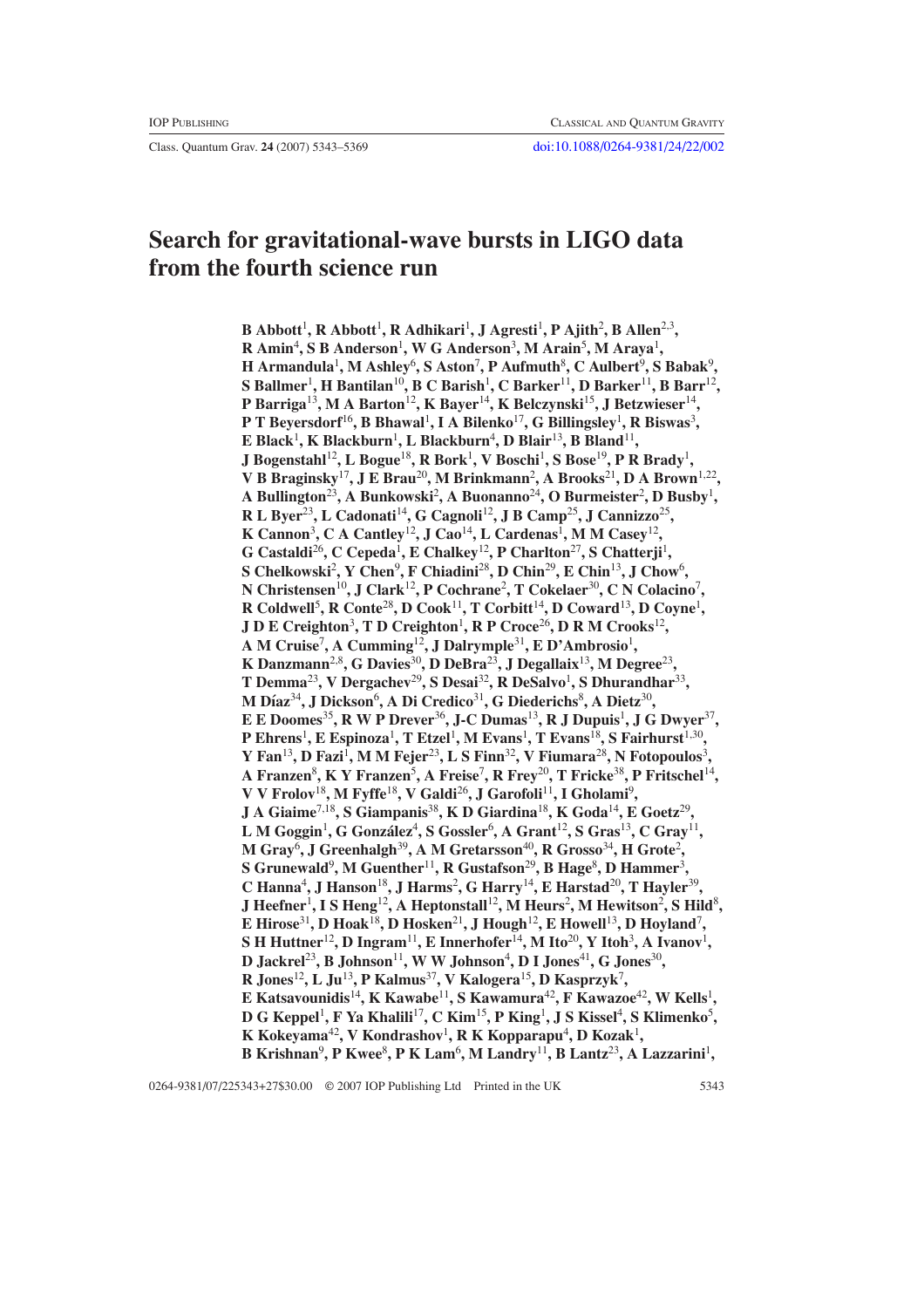**B Lee**13**, M Lei**<sup>1</sup> **, J Leiner**19**, V Leonhardt**42**, I Leonor**20**, K Libbrecht**<sup>1</sup> **, P Lindquist**<sup>1</sup> **, N A Lockerbie**43**, M Longo**28**, M Lormand**18**, M Lubinski**11**, H** Lück<sup>2,8</sup>, B Machenschalk<sup>9</sup>, M MacInnis<sup>14</sup>, M Mageswaran<sup>1</sup>,  $\boldsymbol{\mathrm{K}}$  Mailand<sup>1</sup>, M Malec $^8$ , V Mandic<sup>1</sup>, S Marano<sup>28</sup>, S Márka $^{37}$ , **J Markowitz**14**, E Maros**<sup>1</sup> **, I Martin**12**, J N Marx**12**, K Mason**14**, L Matone**37**, V Matta**28**, N Mavalvala**14**, R McCarthy**11**, D E McClelland**<sup>6</sup> **, S C McGuire**35**, M McHugh**44**, K McKenzie**<sup>6</sup> **, J W C McNabb**32**,**  ${\bf S}$  McWilliams<sup>25</sup>, T Meier $^8$ , A Melissinos $^{38}$ , G Mendell $^{11}$ , R A Mercer $^5$ ,  ${\bf S}$  Meshkov<sup>1</sup>, **E** Messaritaki<sup>1</sup>, **C J** Messenger<sup>12</sup>, **D** Meyers<sup>1</sup>, **E** Mikhailov<sup>14</sup>, **S Mitra**33**, V P Mitrofanov**17**, G Mitselmakher**<sup>5</sup> **, R Mittleman**14**, O Miyakawa**<sup>1</sup> **, S Mohanty**34**, G Moreno**11**, K Mossavi**<sup>2</sup> **, C MowLowry**<sup>6</sup> **,** A Moylan<sup>6</sup>, D Mudge<sup>21</sup>, G Mueller<sup>5</sup>, S Mukherjee<sup>34</sup>, H Müller-Ebhardt<sup>2</sup>, **J Munch**21**, P Murray**12**, E Myers**11**, J Myers**11**, T Nash**<sup>1</sup> **, G Newton**12**, A Nishizawa**42**, K Numata**25**, B O'Reilly**18**, R O'Shaughnessy**15**, D J Ottaway**14**, H Overmier**18**, B J Owen**32**, Y Pan**24**, M A Papa**3,9**, V Parameshwaraiah**11**, P Patel**<sup>1</sup> **, M Pedraza**<sup>1</sup> **, J Pelc**14**, S Penn**45**, V Pierro**26**, I M Pinto**26**, M Pitkin**12**, H Pletsch**<sup>2</sup> **, M V Plissi**12**,**  ${\bf F}$  Postiglione<sup>28</sup>, R Prix<sup>9</sup>, V Quetschke<sup>5</sup>, F Raab<sup>11</sup>, D Rabeling<sup>6</sup>, **H Radkins**11**, R Rahkola**20**, N Rainer**<sup>2</sup> **, M Rakhmanov**32**, M Ramsunder**32**,**  $\mathbf{K}$  Rawlins<sup>14</sup>, S Ray-Majumder<sup>3</sup>, V Re<sup>7</sup>, H Rehbein<sup>2</sup>, S Reid<sup>12</sup>, **D H Reitze**<sup>5</sup> **, L Ribichini**<sup>2</sup> **, R Riesen**18**, K Riles**29**, B Rivera**11**, N A Robertson**1,12**, C Robinson**30**, E L Robinson**<sup>7</sup> **, S Roddy**18**, A Rodriguez**<sup>4</sup> **, A M Rogan**19**, J Rollins**37**, J D Romano**30**, J Romie**18**,**  $R$  Route<sup>23</sup>, S Rowan<sup>12</sup>, A Rüdiger<sup>2</sup>, L Ruet<sup>14</sup>, P Russell<sup>1</sup>, K Ryan<sup>11</sup>,  ${\bf S}$  Sakata $^{42}$ , M Samidi $^1$ , L Sancho de la Jordana $^{46}$ , V Sandberg $^{11}$ , **V Sannibale**<sup>1</sup> **, S Saraf**47**, P Sarin**14**, B S Sathyaprakash**30**, S Sato**42**, P R Saulson**31**, R Savage**11**, P Savov**22**, S Schediwy**13**, R Schilling**<sup>2</sup> **,**  $R$  Schnabel<sup>2</sup>, R Schofield<sup>20</sup>, B F Schutz<sup>9,30</sup>, P Schwinberg<sup>11</sup>, S M Scott<sup>6</sup>, **A C Searle**<sup>6</sup> **, B Sears**<sup>1</sup> **, F Seifert**<sup>2</sup> **, D Sellers**18**, A S Sengupta**30**, P Shawhan**24**, D H Shoemaker**14**, A Sibley**18**, J A Sidles**48**, X Siemens**1,22**,**  $\mathbf{D} \ \mathbf{Sig}^{11}, \mathbf{S} \ \mathbf{Sinha}^{23}, \mathbf{A} \ \mathbf{M} \ \mathbf{Sintes}^{9,46}, \mathbf{B} \ \mathbf{J} \ \mathbf{J} \ \mathbf{Slagmolen}^{6}, \mathbf{J} \ \mathbf{Slutsky}^{4},$ **J R Smith**<sup>2</sup> **, M R Smith**<sup>1</sup> **, K Somiya**2,9**, K A Strain**12**, D M Strom**20**, A Stuver**32**, T Z Summerscales**49**, K-X Sun**23**, M Sung**<sup>4</sup> **, P J Sutton**<sup>1</sup> **, H** Takahashi<sup>9</sup>, D B Tanner<sup>5</sup>, M Tarallo<sup>1</sup>, R Taylor<sup>1</sup>, R Taylor<sup>12</sup>, **J** Thacker<sup>18</sup>, K A Thorne<sup>32</sup>, K S Thorne<sup>22</sup>, A Thüring<sup>8</sup>, M Tinto<sup>1</sup>, **K V Tokmakov**12**, C Torres**34**, C Torrie**12**, G Traylor**18**, M Trias**46**, W Tyler**<sup>1</sup> **, D Ugolini**50**, C Ungarelli**<sup>7</sup> **, K Urbanek**23**, H Vahlbruch**<sup>8</sup> **, M Vallisneri**22**, C Van Den Broeck**30**, M Varvella**<sup>1</sup> **, S Vass**<sup>1</sup> **, A Vecchio**<sup>7</sup> **, J Veitch**12**, P Veitch**21**, A Villar**<sup>1</sup> **, C Vorvick**11**, S P Vyachanin**17**,**  $\mathbf{S}$  **J** Waldman<sup>1</sup>, L Wallace<sup>1</sup>, H Ward<sup>12</sup>, R Ward<sup>1</sup>, K Watts<sup>18</sup>, D Webber<sup>1</sup>, **A Weidner**<sup>2</sup> **, M Weinert**<sup>2</sup> **, A Weinstein**<sup>1</sup> **, R Weiss**14**, S Wen**<sup>4</sup> **, K Wette**<sup>6</sup> **, J** T Whelan<sup>9</sup>, D M Whitbeck<sup>32</sup>, S E Whitcomb<sup>1</sup>, B F Whiting<sup>5</sup>, **C Wilkinson**<sup>11</sup>**, P A Willems**<sup>1</sup> **, L Williams**<sup>5</sup> **, B Willke**2,8**, I Wilmut**<sup>39</sup>**, W Winkler**<sup>2</sup> **, C C Wipf**<sup>14</sup>**, S Wise**<sup>5</sup> **, A G Wiseman**<sup>3</sup> **, G Woan**<sup>12</sup>**, D Woods**<sup>3</sup> **, R Wooley**<sup>18</sup>**, J Worden**<sup>11</sup>**, W Wu**<sup>5</sup> **, I Yakushin**<sup>18</sup>**, H Yamamoto**<sup>1</sup> **, Z Yan**<sup>13</sup>**, S Yoshida**<sup>51</sup>**, N Yunes**<sup>32</sup>**, M Zanolin**<sup>14</sup>**, J Zhang**<sup>29</sup>**, L Zhang**<sup>1</sup> **, C Zhao**<sup>13</sup>**, N Zotov**<sup>52</sup>**, M Zucker**<sup>14</sup>**, H zur Muhlen ¨** <sup>8</sup> **and J Zweizig**<sup>1</sup> **(LIGO Scientific Collaboration)**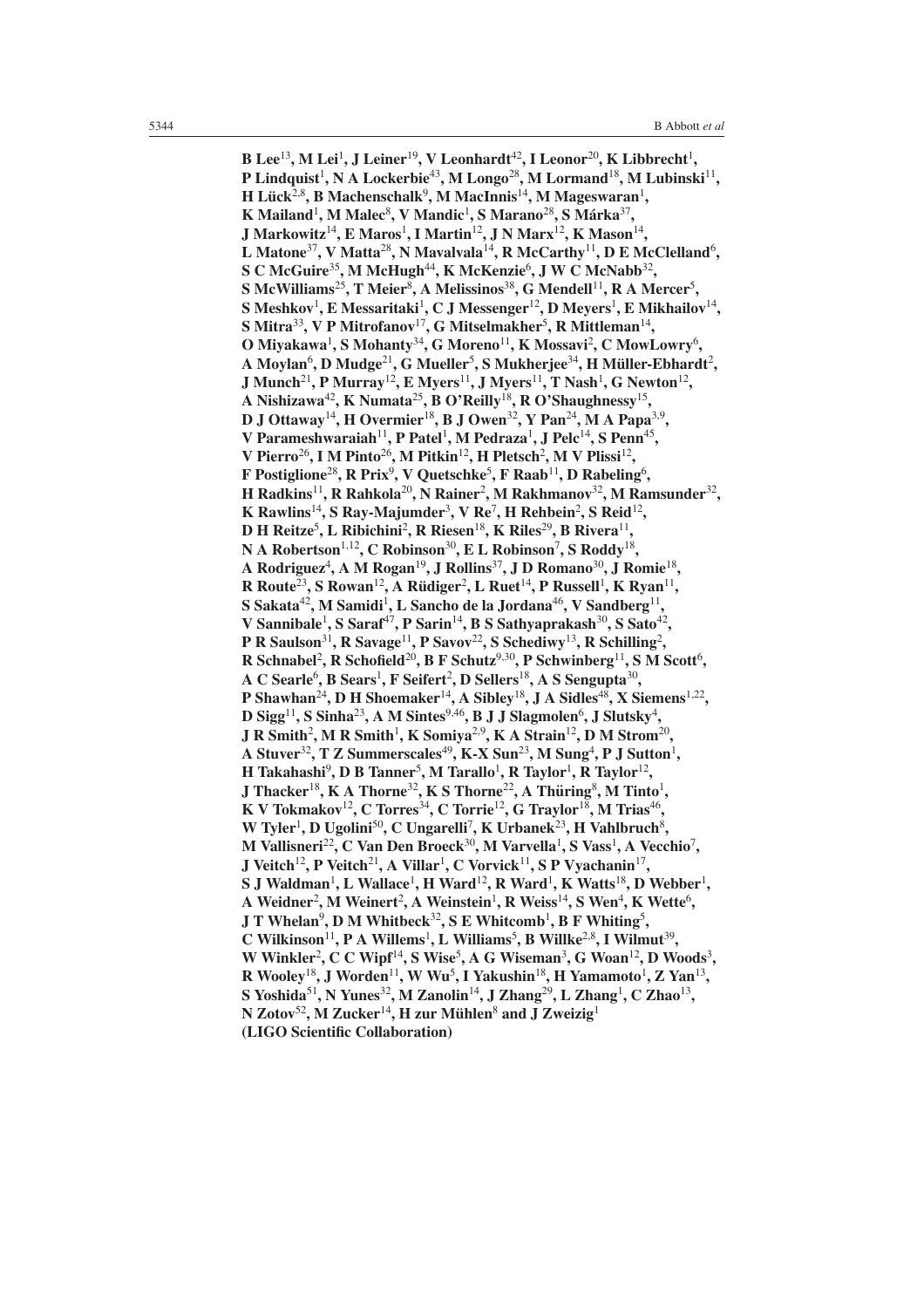- <sup>1</sup> LIGO—California Institute of Technology, Pasadena, CA 91125, USA
- Albert-Einstein-Institut, Max-Planck-Institut für Gravitationsphysik, D-30167 Hannover,

Germany

- University of Wisconsin-Milwaukee, Milwaukee, WI 53201, USA
- Louisiana State University, Baton Rouge, LA 70803, USA
- University of Florida, Gainesville, FL 32611, USA
- Australian National University, Canberra, 0200, Australia
- University of Birmingham, Birmingham, B15 2TT, UK
- <sup>8</sup> Universität Hannover, D-30167 Hannover, Germany
- <sup>9</sup> Albert-Einstein-Institut, Max-Planck-Institut für Gravitationsphysik, D-14476 Golm, Germany
- Carleton College, Northfield, MN 55057, USA
- <sup>11</sup> LIGO Hanford Observatory, Richland, WA 99352, USA
- <sup>12</sup> University of Glasgow, Glasgow, G12 8QQ, UK
- University of Western Australia, Crawley, WA 6009, Australia
- LIGO—Massachusetts Institute of Technology, Cambridge, MA 02139, USA
- Northwestern University, Evanston, IL 60208, USA
- San Jose State University, San Jose, CA 95192, USA
- <sup>17</sup> Moscow State University, Moscow, 119992, Russia
- LIGO Livingston Observatory, Livingston, LA 70754, USA
- Washington State University, Pullman, WA 99164, USA
- University of Oregon, Eugene, OR 97403, USA
- University of Adelaide, Adelaide, SA 5005, Australia
- Caltech-CaRT, Pasadena, CA 91125, USA
- Stanford University, Stanford, CA 94305, USA
- University of Maryland, College Park, MD 20742, USA
- NASA*/*Goddard Space Flight Center, Greenbelt, MD 20771, USA
- University of Sannio at Benevento, I-82100 Benevento, Italy
- Charles Sturt University, Wagga Wagga, NSW 2678, Australia
- University of Salerno, 84084 Fisciano (Salerno), Italy
- University of Michigan, Ann Arbor, MI 48109, USA
- Cardiff University, Cardiff, CF24 3AA, UK
- Syracuse University, Syracuse, NY 13244, USA
- <sup>32</sup> The Pennsylvania State University, University Park, PA 16802, USA
- <sup>33</sup> Inter-University Centre for Astronomy and Astrophysics, Pune-411007, India
- <sup>34</sup> The University of Texas at Brownsville and Texas Southmost College, Brownsville, TX 78520,
- USA
- Southern University and A&M College, Baton Rouge, LA 70813, USA
- California Institute of Technology, Pasadena, CA 91125, USA
- Columbia University, New York, NY 10027, USA
- University of Rochester, Rochester, NY 14627, USA
- Rutherford Appleton Laboratory, Chilton, Didcot, Oxon OX11 0QX, UK
- Embry-Riddle Aeronautical University, Prescott, AZ 86301, USA
- University of Southampton, Southampton, SO17 1BJ, UK
- National Astronomical Observatory of Japan, Tokyo 181-8588, Japan
- University of Strathclyde, Glasgow, G1 1XQ, UK
- Loyola University, New Orleans, LA 70118, USA
- Hobart and William Smith Colleges, Geneva, NY 14456, USA
- Universitat de les Illes Balears, E-07122 Palma de Mallorca, Spain
- Rochester Institute of Technology, Rochester, NY 14623, USA
- University of Washington, Seattle, WA 98195, USA
- Andrews University, Berrien Springs, MI 49104, USA
- Trinity University, San Antonio, TX 78212, USA
- Southeastern Louisiana University, Hammond, LA 70402, USA
- 
- Louisiana Tech University, Ruston, LA 71272, USA

E-mail: [pshawhan@umd.edu](mailto:pshawhan@umd.edu)

Received 3 May 2007, in final form 28 August 2007 Published 24 October 2007 Online at [stacks.iop.org/CQG/24/5343](http://stacks.iop.org/CQG/24/5343)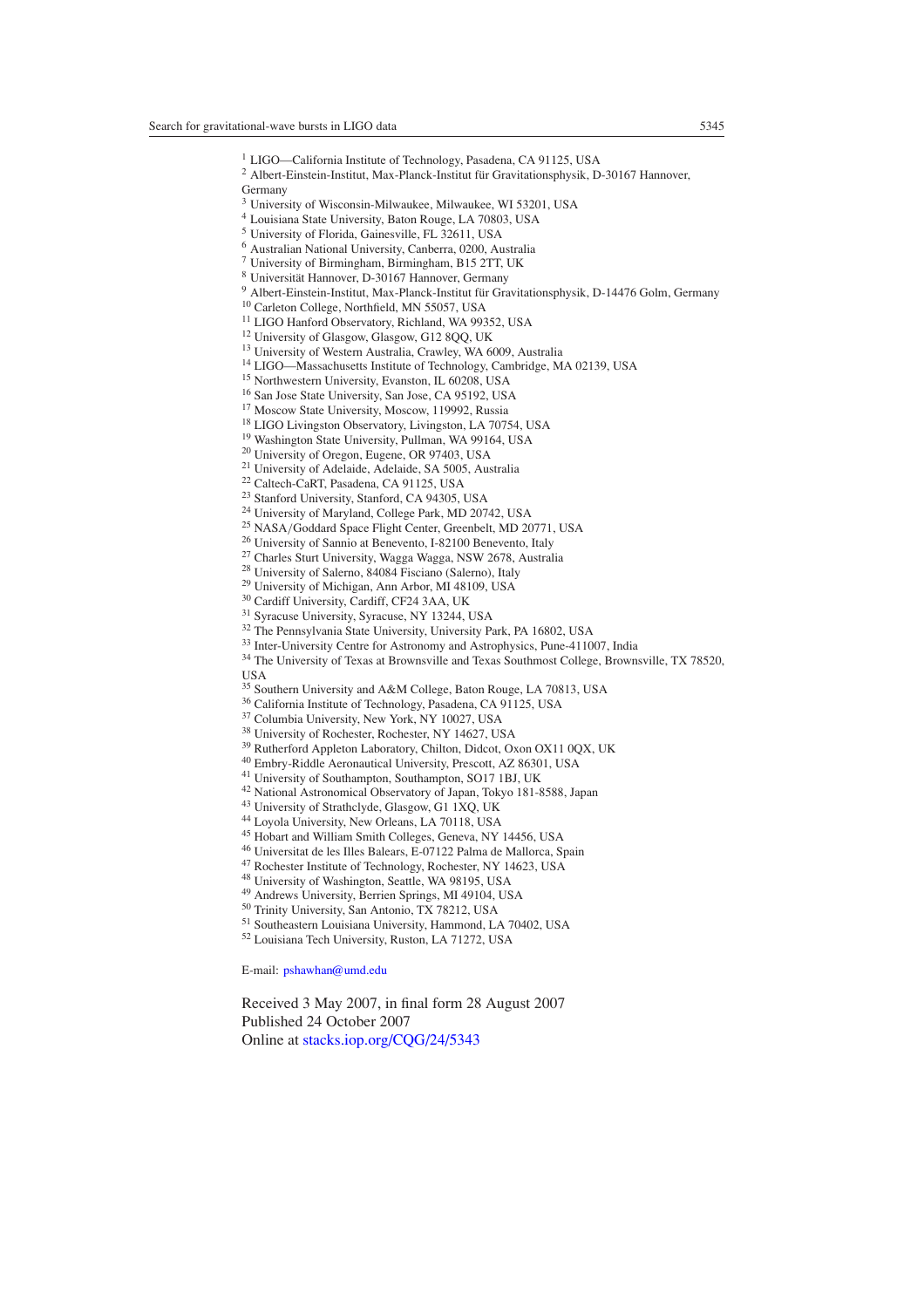# **Abstract**

The fourth science run of the LIGO and GEO 600 gravitational-wave detectors, carried out in early 2005, collected data with significantly lower noise than previous science runs. We report on a search for short-duration gravitationalwave bursts with arbitrary waveform in the 64–1600 Hz frequency range appearing in all three LIGO interferometers. Signal consistency tests, data quality cuts and auxiliary-channel vetoes are applied to reduce the rate of spurious triggers. No gravitational-wave signals are detected in 15.5 days of live observation time; we set a frequentist upper limit of 0.15 day<sup>-1</sup> (at 90% confidence level) on the rate of bursts with large enough amplitudes to be detected reliably. The amplitude sensitivity of the search, characterized using Monte Carlo simulations, is several times better than that of previous searches. We also provide rough estimates of the distances at which representative supernova and binary black hole merger signals could be detected with 50% efficiency by this analysis.

PACS numbers: 04.80.Nn, 95.75.−z, 95.85.Sz

## **1. Introduction**

Large interferometers are now being used to search for gravitational waves with sufficient sensitivity to be able to detect signals from distant astrophysical sources. At present, the three detectors of the Laser Interferometer Gravitational-Wave Observatory (LIGO) project [\[1](#page-26-0)] have achieved strain sensitivities consistent with their design goals, while the GEO 600 [\[2](#page-26-0)] and Virgo [\[3](#page-26-0)] detectors are in the process of being commissioned and are expected to reach comparable sensitivities. Experience gained with these detectors, TAMA300 [\[4](#page-26-0)], and several small prototype interferometers has nurtured advanced designs for future detector upgrades and new facilities, including Advanced LIGO [\[5](#page-26-0)], Advanced Virgo [\[6](#page-26-0)] and the Large-scale Cryogenic Gravitational-Wave Telescope (LCGT) proposed to be constructed in Japan [\[7\]](#page-26-0). The LIGO Scientific Collaboration (LSC) carries out the analysis of data collected by the LIGO and GEO 600 gravitational-wave detectors, and has begun to pursue joint searches with other collaborations (see, for example, [\[8\]](#page-26-0)) as the network of operating detectors evolves.

As the exploration of the gravitational-wave sky can now be carried out with greater sensitivity than ever before, it is important to search for all plausible signals in the data. In addition to well modeled signals such as those from binary inspirals [\[9](#page-26-0)] and spinning neutron stars [\[10](#page-26-0)], some astrophysical systems may emit gravitational waves which are modeled imperfectly (if at all) and therefore cannot reliably be searched for using matched filtering. Examples of such imperfectly-modeled systems include binary mergers (despite recent advances in the fidelity of numerical relativity calculations for at least some cases; see, for example, [\[11\]](#page-26-0)) and stellar core collapse events. For the latter, several sets of simulations have been carried out in the past (see, for example, [\[12](#page-26-0), [13](#page-26-0)]), but more recent simulations have suggested a new resonant core oscillation mechanism, driven by in-falling material, which appears to power the supernova explosion and also to emit strong gravitational waves [\[14](#page-26-0), [15](#page-26-0)]. Given the current uncertainties regarding gravitational-wave emission by systems such as these, as well as the possibility of detectable signals from other astrophysical sources which are unknown or for which no attempt has been made to model gravitational-wave emission, it is desirable to cast a wide net.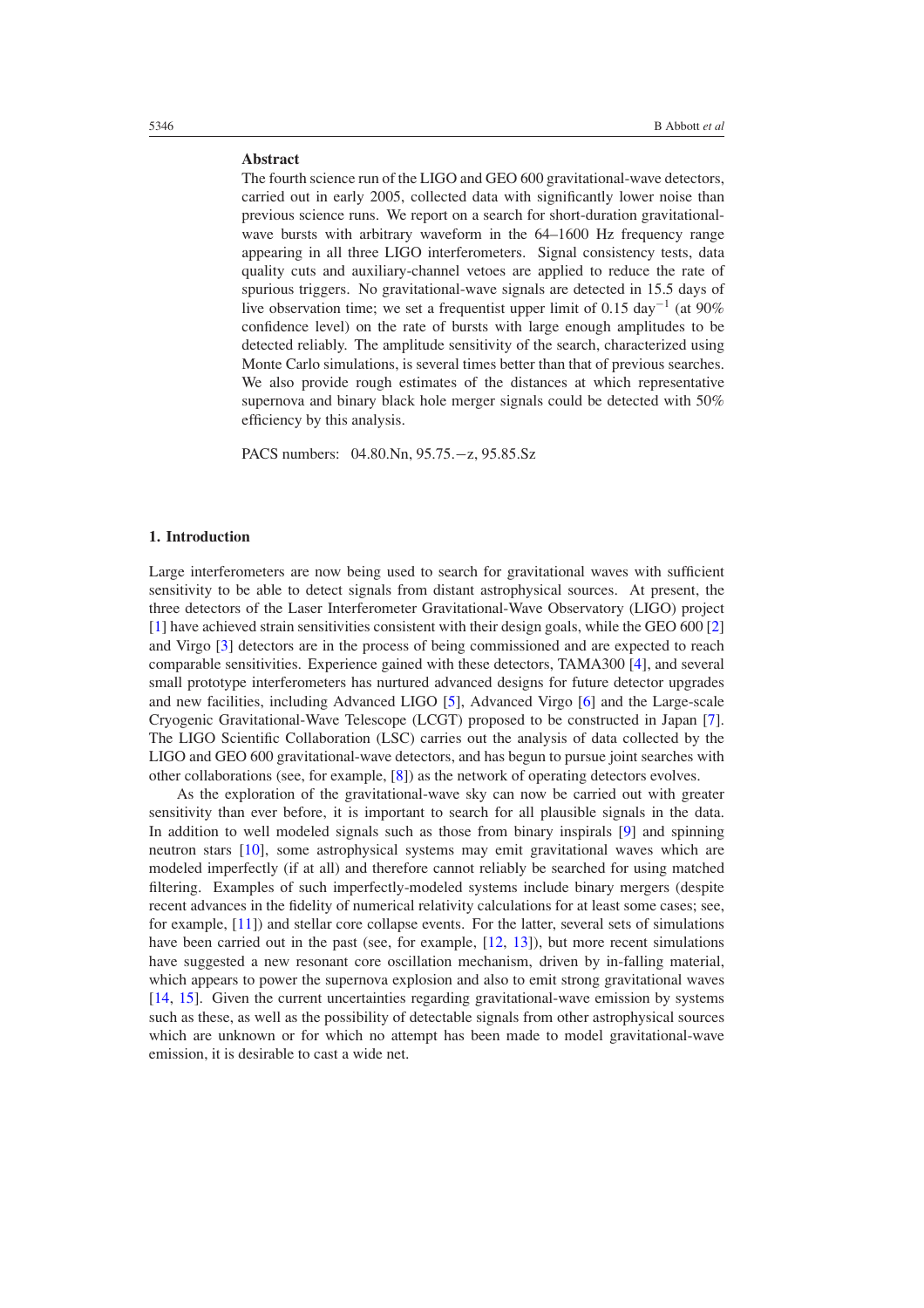In this paper, we report the results of a search for gravitational-wave 'bursts' that is designed to be able to detect short-duration ( $\ll 1$  s) signals of arbitrary form as long as they have significant signal power in the most sensitive frequency band of LIGO, considered here to be 64–1600 Hz. This analysis uses LIGO data from the fourth science run carried out by the LSC, called S4, and uses the same basic methods as previous LSC burst searches [\[17](#page-26-0), [18](#page-26-0)] that were performed using data from the S2 and S3 science runs. (A burst search was performed using data from the S1 science run using different methods [\[16](#page-26-0)].) We briefly describe the instruments and data collection in section 2. In sections [3](#page-7-0) and [4,](#page-9-0) we review the two complementary signal processing methods—one based on locating signal power in excess of the baseline noise and the other based on cross-correlating data streams—that are used together to identify gravitational-wave event candidates. We note where the implementations have been improved relative to the earlier searches and describe the signal consistency tests which are based on the outputs from these tools. Section [5](#page-12-0) describes additional selection criteria which are used to 'clean up' the data sample, reducing the average rate of spurious triggers in the data. The complete analysis 'pipeline' finds no event candidates that pass all of the selection criteria, so we present in section  $6$  an upper limit on the rate of gravitational-wave events which would be detected reliably by our pipeline.

The detectability of a given type of burst, and thus the effective rate limit for a particular astrophysical source model, depends on the signal waveform and amplitude; in general, the detection efficiency (averaged over sky positions and arrival times) is less than unity. We do not attempt a comprehensive survey of possible astrophysical signals in this paper, but use a Monte Carlo method with a limited number of ad hoc simulated signals to evaluate the amplitude sensitivity of our pipeline, as described in section [7.](#page-17-0) Overall, this search has much better sensitivity than previous searches, mostly due to using lower-noise data and partly due to improvements in the analysis pipeline. In section [8,](#page-22-0) we estimate the amplitude sensitivity for certain modeled signals of interest and calculate approximate distances at which those signals could be detected with 50% efficiency. This completed S4 search sets the stage for burst searches now underway using data from the S5 science run of the LIGO and GEO 600 detectors, which benefit from much longer observation time and will be able to detect even weaker signals.

#### **2. Instruments and data collection**

LIGO comprises two observatory sites in the United States with a total of three interferometers. As shown schematically in figure [1,](#page-6-0) the optical design is a Michelson interferometer augmented with additional partially-transmitting mirrors to form Fabry–Perot cavities in the arms and to 'recycle' the outgoing beam power by interfering it with the incoming beam. Servo systems are used to 'lock' the mirror positions to maintain resonance in the optical cavities, as well as to control the mirror orientations, laser frequency and intensity and many other degrees of freedom of the apparatus. Interference between the two beams recombining at the beam splitter is detected by photodiodes, providing a measure of the difference in arm lengths that would be changed by a passing gravitational wave. The large mirrors which direct the laser beams are suspended from wires, with the support structures isolated from ground vibrations using stacks of inertial masses linked by damped springs. Active feed-forward and feedback systems provide additional suppression of ground vibrations for many of the degrees of freedom. The beam path of the interferometer, excluding the laser light source and the photodiodes, is entirely enclosed in a vacuum system. The LIGO Hanford Observatory in Washington state has two interferometers within the same vacuum system, one with arms 4 km long (called H1)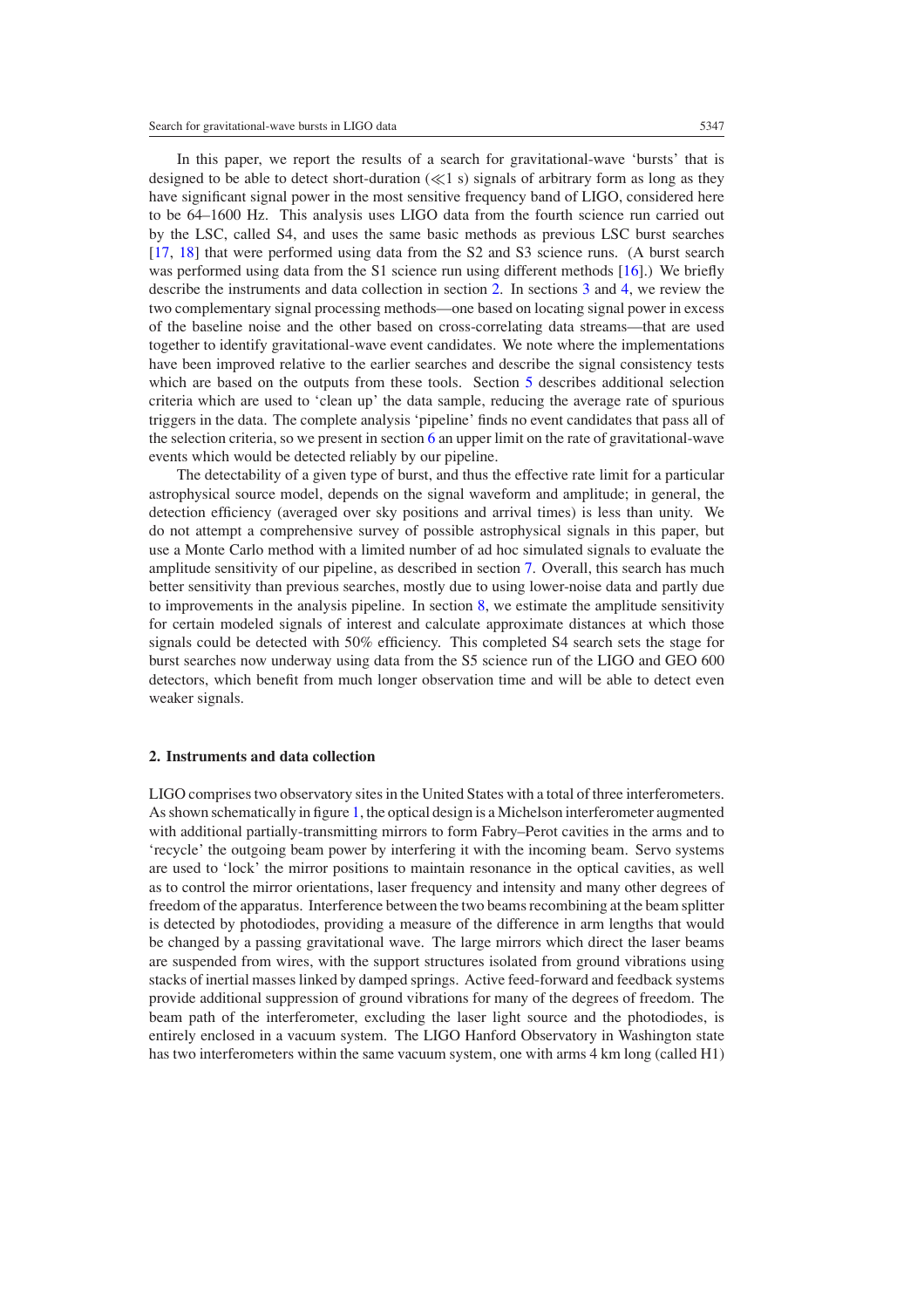<span id="page-6-0"></span>

**Figure 1.** Simplified optical layout of a LIGO interferometer.

and the other with arms 2 km long (called H2). The LIGO Livingston Observatory in Louisiana has a single interferometer with 4 km long arms, called L1.

The response of an interferometer to a gravitational wave arriving at local time *t* depends on the dimensionless strain amplitude and polarization of the wave and its arrival direction with respect to the arms of the interferometer. In the low-frequency limit, the differential strain signal detected by the interferometer (effective arm length difference divided by the length of an arm) can be expressed as a projection of the two polarization components of the gravitational wave,  $h_+(t)$  and  $h_\times(t)$ , with antenna response factors  $F_+(\alpha, \delta, t)$  and  $F_\times(\alpha, \delta, t)$ :

$$
h_{\det}(t) = F_{+}(\alpha, \delta, t)h_{+}(t) + F_{\times}(\alpha, \delta, t)h_{\times}(t),
$$
\n(1)

where  $\alpha$  and  $\delta$  are the right ascension and declination of the source.  $F_{+}$  and  $F_{\times}$  are distinct for each interferometer site and change slowly with *t* over the course of a sidereal day as Earth's rotation changes the orientation of the interferometer with respect to the source location.

The electrical signal from the photodiode is filtered and digitized continuously at a rate of 16 384 Hz. The time series of digitized values, referred to as the 'gravitational-wave channel' (GW channel), is recorded in a computer file, along with a timestamp derived from the Global Positioning System (GPS) and additional information. The relationship between a given gravitational-wave signal and the digitized time series is measured *in situ* by imposing continuous sinusoidal position displacements of known amplitude on some of the mirrors. These are called 'calibration lines' because they appear as narrow line features in a spectrogram of the GW channel.

Commissioning the LIGO interferometers has required several years of effort and was the primary activity through late 2005. Beginning in 2000, a series of short data collection runs was begun to establish operating procedures, test the detector systems with stable configurations and provide data for the development of data analysis techniques. The first data collection run judged to have some scientific interest, science run S1, was conducted in August–September 2002 with detector noise more than two orders of magnitude higher than the design goal. Science runs S2 and S3 followed in 2003 with steadily improving detector noise, but with a poor duty cycle for L1 due primarily to low-frequency, large-amplitude ground motion from human activities and weather. During 2004, a hydraulic pre-isolation system was installed and commissioned at the Livingston site to measure the ground motion and counteract it with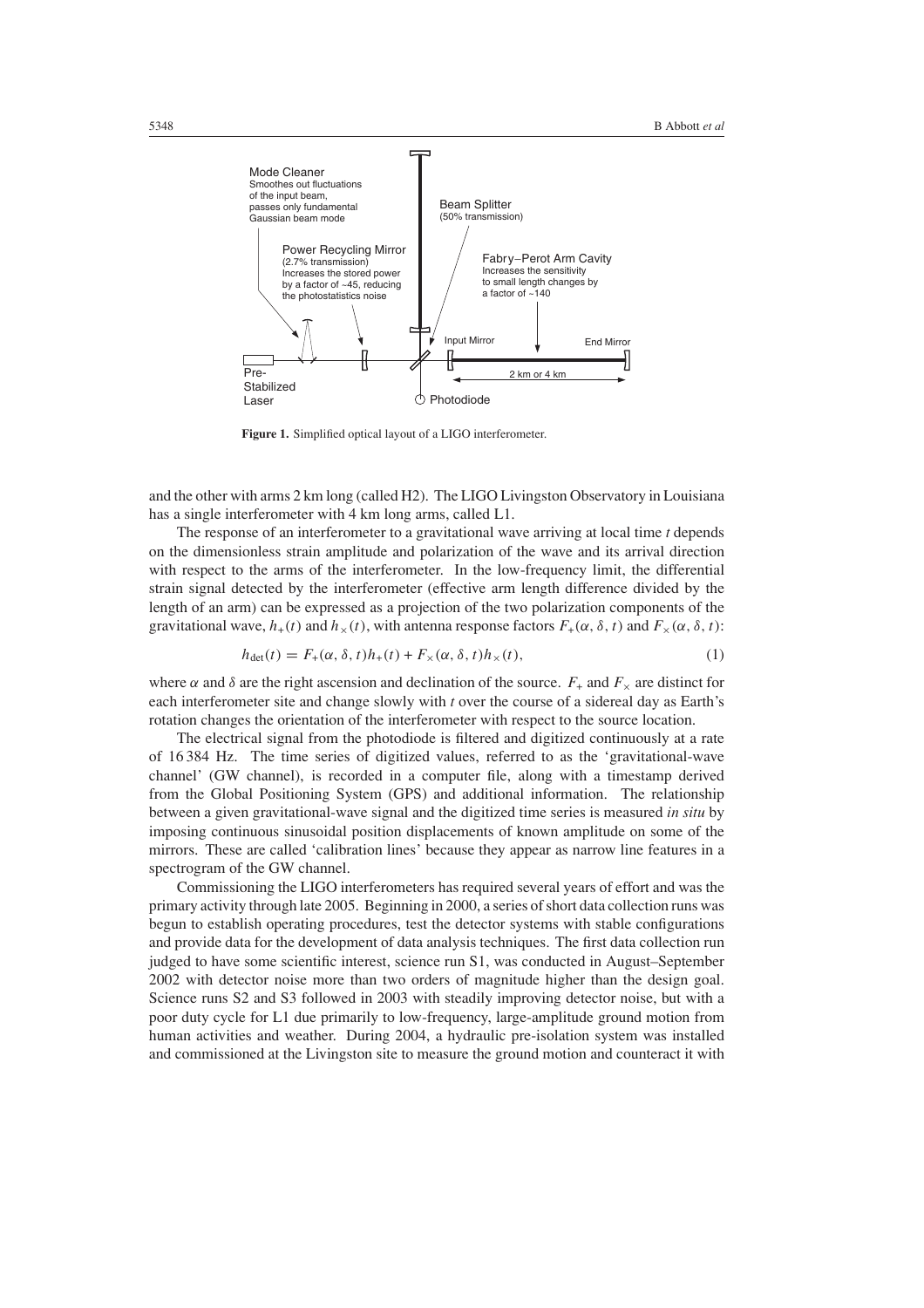<span id="page-7-0"></span>

Figure 2. Best achieved detector noise for the three LIGO interferometers during the S4 science run, in terms of equivalent gravitational-wave strain amplitude spectral density. 'LIGO SRD goal' is the sensitivity goal for the 4-km LIGO interferometers set forth in the 1995 LIGO Science Requirements Document [\[19\]](#page-26-0).

a relative displacement between the external and internal support structures for the optical components, keeping the internal components much closer to an inertial frame at frequencies above 0*.*1 Hz. At the same time, several improvements were made to the H1 interferometer at Hanford to allow the laser power to be increased to the full design power of 10 W.

The S4 science run, which lasted from 22 February to 23 March 2005, featured good overall 'science-mode' duty cycles of 80*.*5%, 81*.*4% and 74*.*5% for H1, H2 and L1, respectively, corresponding to observation times of 570, 576 and 528 h. Thanks to the improvements made after the S3 run, the detector noise during S4 was within a factor of two of the design goal over most of the frequency band, as shown in figure 2. The GEO 600 interferometer also collected data throughout the S4 run, but was over a factor of 100 less sensitive than the LIGO interferometers at 200 Hz and a factor of few at and above the 1 kHz frequency range. The analysis approach used in this paper effectively requires a gravitationalwave signal to be distinguishable above the noise in each of a fixed set of detectors, so it uses only the three LIGO interferometers and not the GEO 600. There are a total of 402 h of S4 during which all three LIGO interferometers were simultaneously collecting science-mode data.

#### **3. Trigger generation**

The first stage of the burst search pipeline is to identify times when the GW channels of the three interferometers appear to contain signal power in excess of the baseline noise; these times, along with parameters derived from the data, are called 'triggers' and are used as input to later processing stages. As in previous searches [\[17](#page-26-0), [18](#page-26-0)], the WaveBurst algorithm [\[20\]](#page-26-0) is used for this purpose; it will only be summarized here [\[21\]](#page-27-0).

WaveBurst performs a linear wavelet packet decomposition, using the symlet wavelet basis [\[22\]](#page-27-0), on short intervals of gravitational-wave data from each interferometer. This decomposition produces a time–frequency map of the data similar to a windowed Fourier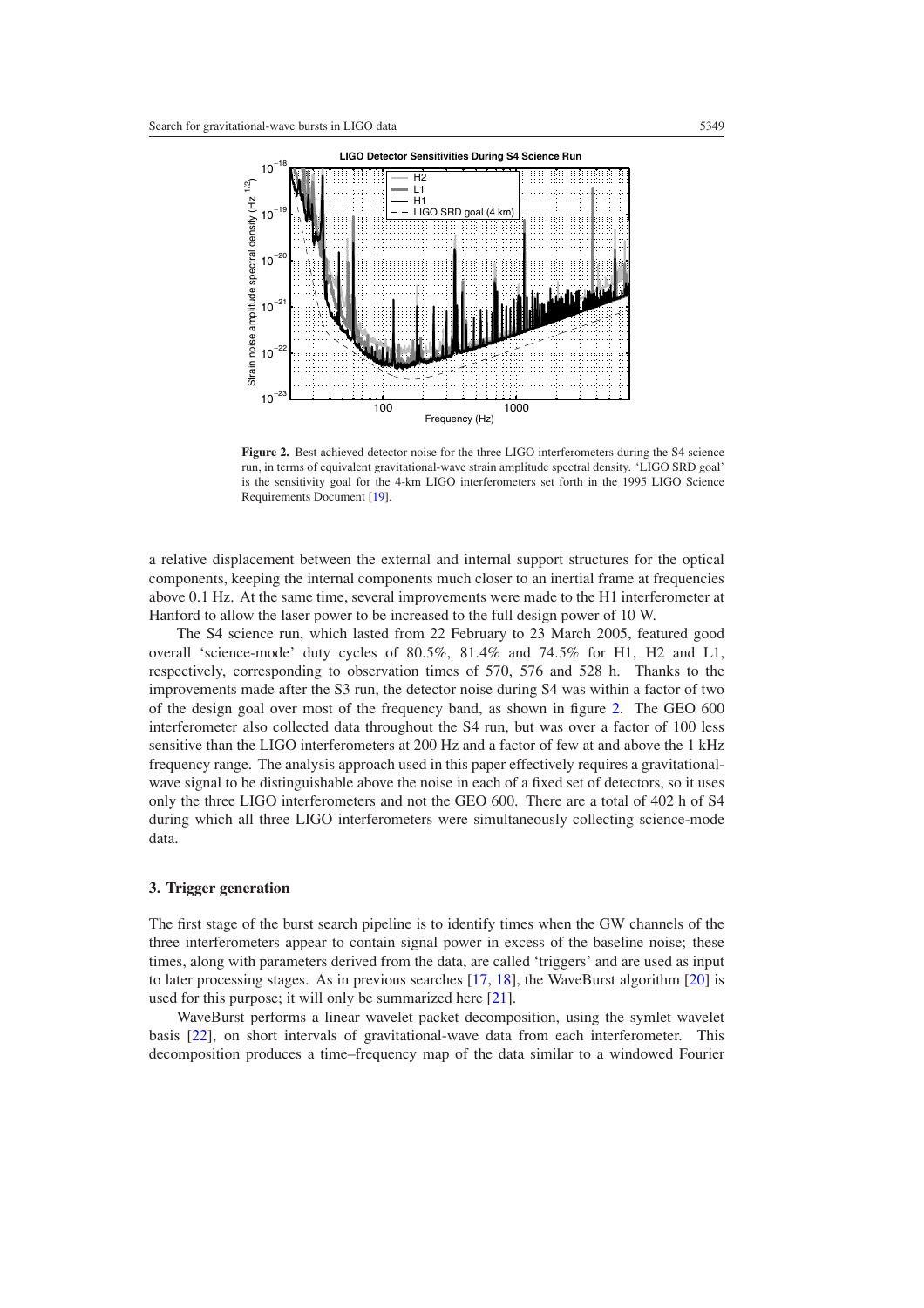<span id="page-8-0"></span>transformation. A time–frequency data sample is referred to as a pixel. Pixels containing significant excess signal power are selected in a non-parametric way by ranking them with other pixels at nearby times and frequencies. As in the S3 analysis, WaveBurst has been configured for S4 to use six different time resolutions and corresponding frequency resolutions, ranging from 1*/*16 s by 8 Hz to 1*/*512 s by 256 Hz, to be able to closely match the natural time– frequency properties of a variety of burst signals. The wavelet decomposition is restricted to 64–2048 Hz. At any given resolution, significant pixels from the three detector data streams are compared and coincident pixels are selected; these are used to construct 'clusters', potentially spanning many pixels in time and*/*or frequency, within which there is evidence for a common signal appearing in the different detector data streams. These coincident clusters form the basis for triggers, each of which is characterized by a central time, duration, central frequency, frequency range and overall significance  $Z_g$  as defined in [\[23](#page-27-0)].  $Z_g$  is calculated from the pixels in the cluster and is roughly proportional to the geometric average of the excess signal power measured in the three interferometers, relative to the average noise in each interferometer at the relevant frequency. Thus, a large value of  $Z_g$  indicates that the signal power in those pixels is highly unlikely to have resulted from usual instrumental noise fluctuations. In addition, the absolute strength of the signal detected by each interferometer within the sensitive frequency band of the search is estimated in terms of the root-sum-squared amplitude of the detected strain,

$$
h_{\text{det}}^{\text{rss}} = \sqrt{\int |h_{\text{det}}(t)|^2 dt}.
$$
 (2)

WaveBurst was run on time intervals during which all three LIGO interferometers were in science mode, but omitting periods when simulated signals were injected into the interferometer hardware, any photodiode readout experienced an overflow, or the data acquisition system was not operating. In addition, the last 30 s of each science-mode data segment were omitted because it was observed that loss of 'lock' is sometimes preceded by a period of instability. These selection criteria reduced the amount of data processed by WaveBurst from 402 h to 391 h.

For this analysis, triggers found by WaveBurst are initially required to have a frequency range which overlaps 64–1600 Hz. An initial significance cut,  $Z_g \ge 6.7$ , is applied to reject the bulk of the triggers and limit the number passed along to later stages of the analysis. Figure [3](#page-9-0) shows the distribution of  $Z_{\alpha}$  prior to applying this significance cut.

Besides identifying truly simultaneous signals in the three data streams, WaveBurst applies the same pixel matching and cluster coincidence tests to the three data streams with many discrete relative time shifts imposed between the Hanford and Livingston data streams, each much larger than the maximum light travel time between the sites and the duration of the signals targeted by this search. The time-shifted triggers found in this way provide a large sample to allow the 'background' (spurious triggers produced in response to detector noise in the absence of gravitational waves) to be studied, under the assumption that the detector noise properties do not vary much over the span of a few minutes and are independent at the two sites. The two Hanford data streams are *not* shifted relative to one another, so that any local environmental effects which influence both detectors are preserved. In fact, some correlation in time is observed between noise transients in the H1 and H2 data streams.

Initially, WaveBurst found triggers for 98 time shifts in multiples of 3*.*125 s between −156*.*25 and −6*.*25 s and between +6*.*25 and +156*.*25 s. These 5119 triggers, called the 'tuning set', were used to choose the parameters of the signal consistency tests and additional selection criteria described in the following two sections. As shown in figure [4,](#page-9-0) the rate of triggers in the tuning set is roughly constant for all time shifts, with a marginal  $\chi^2$  value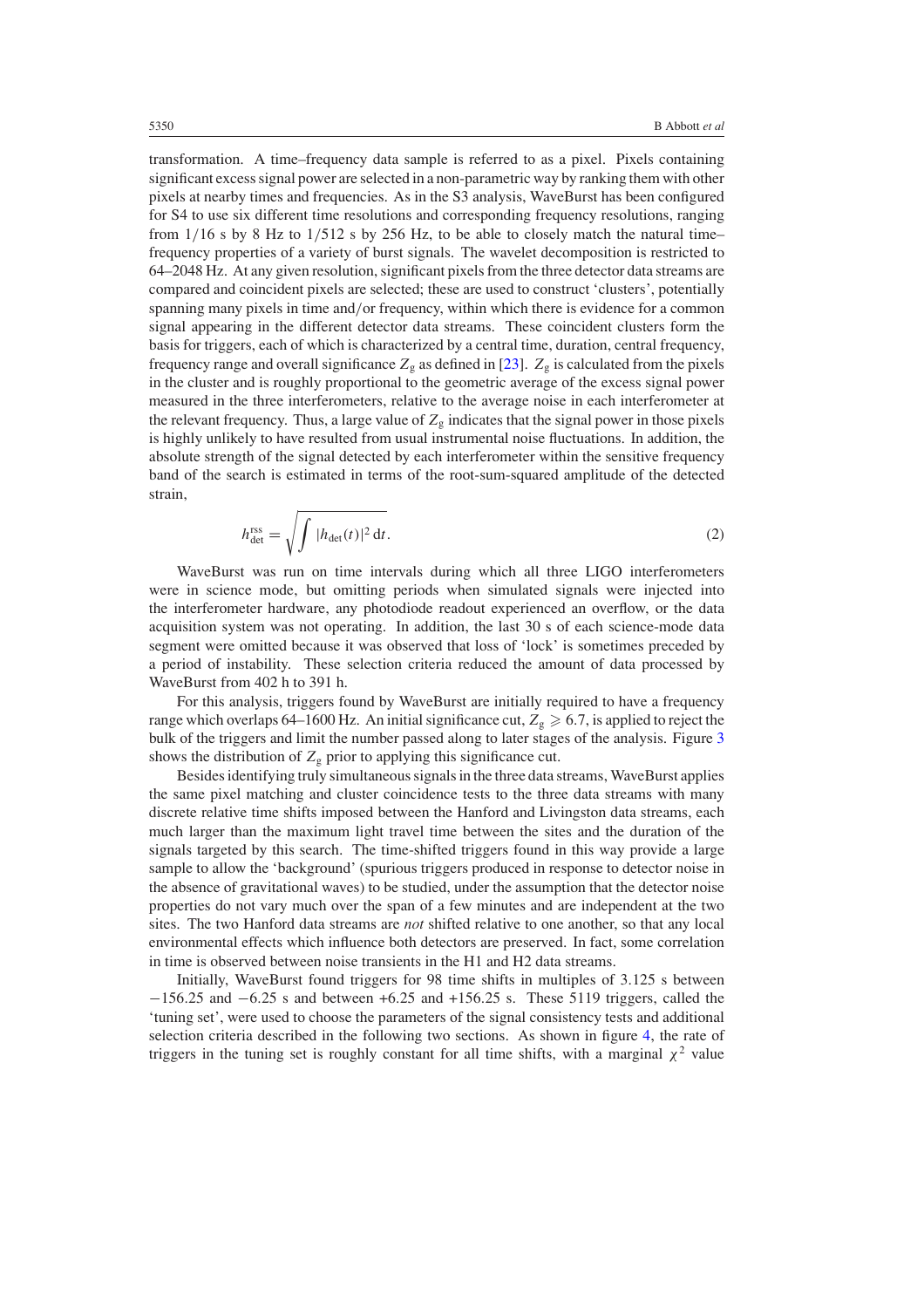<span id="page-9-0"></span>

**Figure 3.** Distribution of *Z*<sup>g</sup> values for all WaveBurst triggers. The arrow shows the location of the initial significance cut,  $\bar{Z_g} > 6.7$ .



**Figure 4.** WaveBurst trigger rate as a function of the relative time shift applied between the Hanford and Livingston data streams. The horizontal line is a fit to a constant value, yielding a  $\chi^2$ of 130*.*5 for 97 degrees of freedom.

but without any gross dependence on time shift. The unshifted triggers were kept hidden throughout the tuning process, in order to avoid the possibility of human bias in the choice of analysis parameters.

# **4. Signal consistency tests**

The WaveBurst algorithm requires only a rough consistency among the different detector data streams—namely some apparent excess power in the same pixels in the wavelet decomposition—to generate a trigger. This section describes more sophisticated consistency tests based on the detailed content of the GW channels. These tests succeed in eliminating most WaveBurst triggers in the data, while keeping essentially all triggers generated in response to simulated gravitational-wave signals added to the data streams. (The simulation method is described in section [7.](#page-17-0)) Similar tests were also used in the S3 search [\[18](#page-26-0)].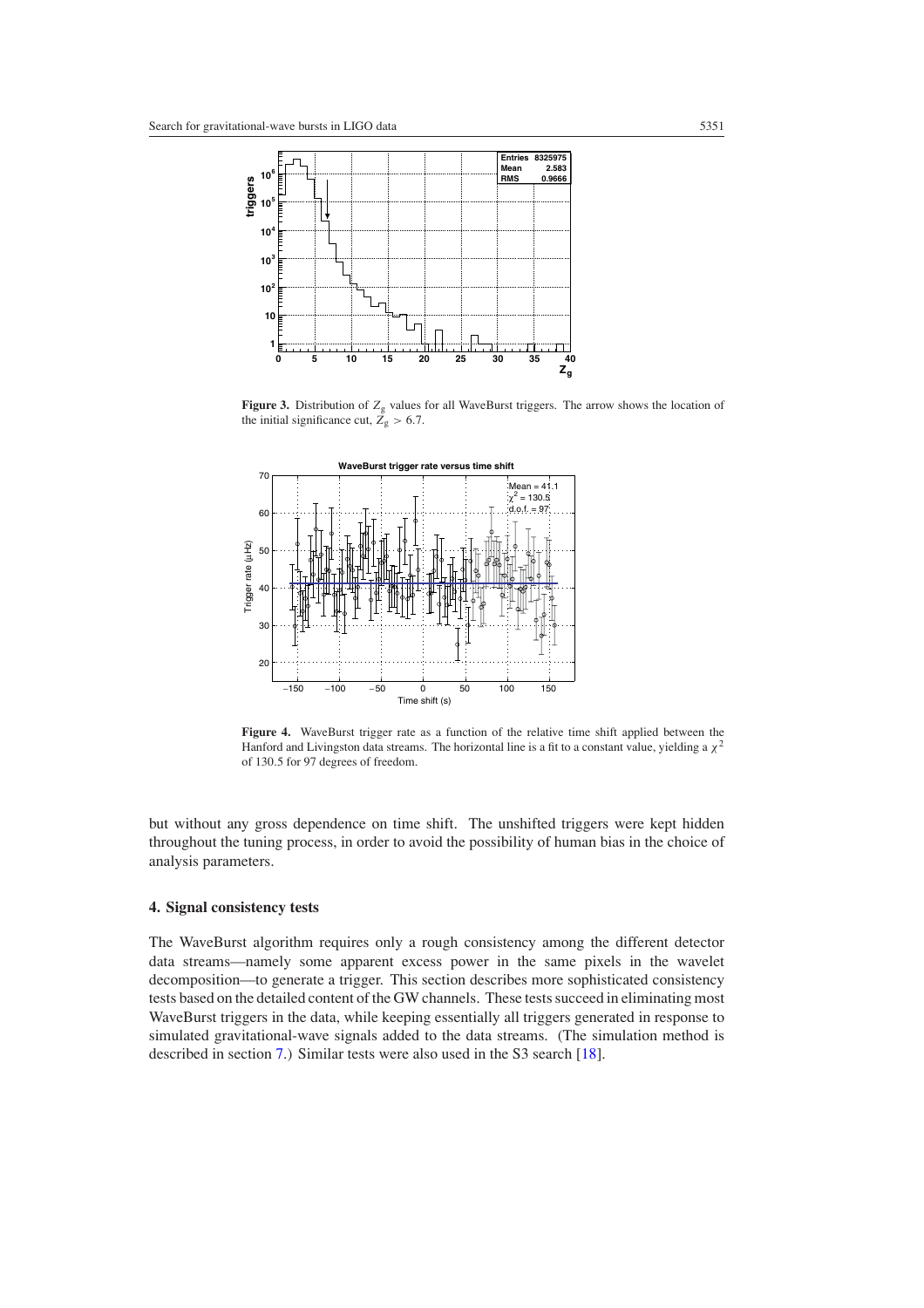

Figure 5. (*a*) A two-dimensional histogram, with bin count indicated by grayscale, of H2 versus H1 amplitudes reconstructed by WaveBurst for the tuning set of time-shifted triggers. (*b*) A two-dimensional histogram of H2 versus H1 amplitudes reconstructed for simulated sine-Gaussian signals with a wide range of frequencies and amplitudes from sources uniformly distributed over the sky (see section [7\)](#page-17-0). In these plots, the diagonal lines show the limits of the H1*/*H2 amplitude consistency cut: 0*.*5 *<* ratio *<* 2*.* (*c*) A two-dimensional histogram of L1 versus H1 amplitudes for the same simulated sine-Gaussian signals. Diagonal lines are drawn at ratios of 0*.*5 and 2 only to guide the eye; no cut is applied using this pair of interferometers.

#### *4.1. H1/H2 amplitude consistency test*

Because the two Hanford interferometers are co-located and co-aligned, they will respond identically (in terms of strain) to any given gravitational wave. Thus, the overall root-sumsquared amplitudes of the detected signals, estimated by WaveBurst according to equation [\(2\)](#page-8-0), should agree well if the estimation method is reliable. Figure 5(*a*) shows that the time-shifted triggers in the tuning set often have poor agreement between the detected signal amplitudes in H1 and H2. In contrast, simulated signals injected into the data are found with amplitudes which usually agree within a factor of 2, as shown in figure 5(*b*). Therefore, we keep a trigger only if the ratio of estimated signal amplitudes is in the range 0*.*5–2.

The Livingston interferometer is roughly aligned with the Hanford interferometers, but the curvature of the Earth makes exact alignment impossible. The antenna responses to a given gravitational wave will tend to be similar, but not reliably enough to allow a consistency test which is both effective at rejecting noise triggers and efficient at retaining simulated signals, as shown in figure 5(*c*).

#### *4.2. Cross-correlation consistency tests*

The amplitude consistency test described in the previous subsection simply compares scalar quantities derived from the data, without testing whether the waveforms are similar in detail.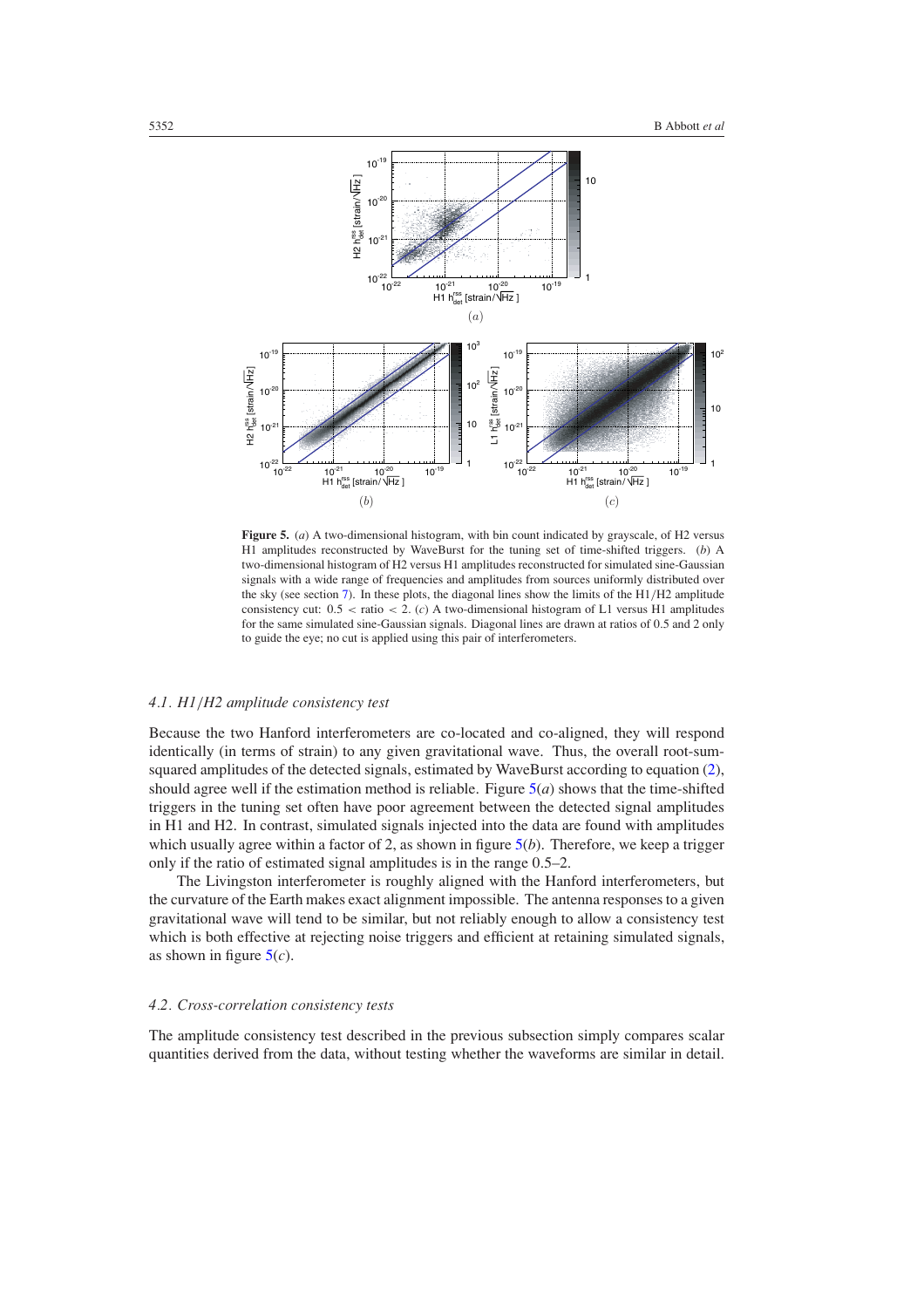We use a program called CorrPower [\[24\]](#page-27-0), also used in the S3 burst search [\[18\]](#page-26-0), to calculate statistics based on Pearson's linear correlation statistic,

$$
r = \frac{\sum_{i=1}^{N} (x_i - \bar{x})(y_i - \bar{y})}{\sqrt{\sum_{i=1}^{N} (x_i - \bar{x})^2} \sqrt{\sum_{i=1}^{N} (y_i - \bar{y})^2}}.
$$
\n(3)

In the above expression  $\{x_i\}$  and  $\{y_i\}$  are sequences selected from the two GW channel time series, possibly with a relative time shift, and  $\bar{x}$  and  $\bar{y}$  are their respective mean values. The length of each sequence, *N* samples, corresponds to a chosen time window (see below) over which the correlation is to be evaluated. *r* assumes values between −1 for fully anti-correlated sequences and +1 for fully correlated sequences.

The *r* statistic measures the correlation between two data streams, such as would be produced by a common gravitational-wave signal embedded in uncorrelated detector noise [\[25](#page-27-0)]. It compares waveforms without being sensitive to the relative amplitudes, and is thus complementary to the H1*/*H2 amplitude consistency test described above. Furthermore, the *r* statistic may be used to test for a correlation between H1 and L1 or between H2 and L1, even though these pairs consist of interferometers with different antenna response factors, because each polarization component will produce a measurable correlation for a suitable relative time delay (unless the wave happens to arrive from one of the special directions for which one of the detectors has a null response for that polarization component). In the special case of a linearly polarized gravitational wave, the detected signals will simply differ by a multiplicative factor, which can be either positive or negative depending on the polarization angle and arrival direction.

Before calculating the *r* statistic for each detector pair, the data streams are filtered to select the frequency band of interest (bandpass between 64 Hz and 1600 Hz) and whitened to equalize the contribution of noise from all frequencies within this band. The filtering is the same as was used in the S3 search [\[18\]](#page-26-0) except for the addition of a  $Q = 10$  notch filter, centered at 345 Hz, to avoid measuring correlations from the prominent vibrational modes of the wires used to suspend the mirrors, which are clustered around that frequency. The *r* statistic is then calculated over multiple time windows with lengths of 20, 50 and 100 ms and a range of starting times, densely placed (99% overlap) to cover the full duration of the trigger as reported by WaveBurst; the maximum value from among these different time windows is used.

CorrPower [\[26](#page-27-0)] calculates two quantities, derived from the *r* statistic, which are used to select triggers. The first of these, called  $R_0$ , is simply the signed cross-correlation between H1 and H2 with no relative time delay. Triggers with  $R_0 < 0$  are rejected. The second quantity, called  $\Gamma$ , combines the *r*-statistic values from the three detector pairs, allowing relative time delays of up to 11 ms between H1 and L1 and between H2 and L1, and up to 1 ms between H1 and H2 (to allow for a possible mismatch in time calibration). Specifically,  $\Gamma$  is the average of 'confidence' values calculated from the absolute value of each of the three individual*r*-statistic values. A large value of  $\Gamma$  indicates that the data streams are correlated to an extent that is highly unlikely to have resulted from normal instrumental noise fluctuations. This quantity complements *Z*g, providing a different and largely independent means for distinguishing real signals from background.

Figure [6](#page-12-0) shows plots of  $\Gamma$  versus  $Z_g$  for time-shifted triggers and for simulated gravitational-wave signals after the H1/H2 amplitude consistency cut but before the  $R_0$  cut. The time-shifted triggers with  $\Gamma$  < 12 and  $Z_g$  < 20 are the tail of the bulk distribution of triggers. The outliers with  $\Gamma > 12$  all arise from a few distinct times when large noise transients occurred in H1 and H2; these are found many times, paired with different L1 time shifts, and have similar values of  $\Gamma$  because the calculation of  $\Gamma$  is dominated by the H1–H2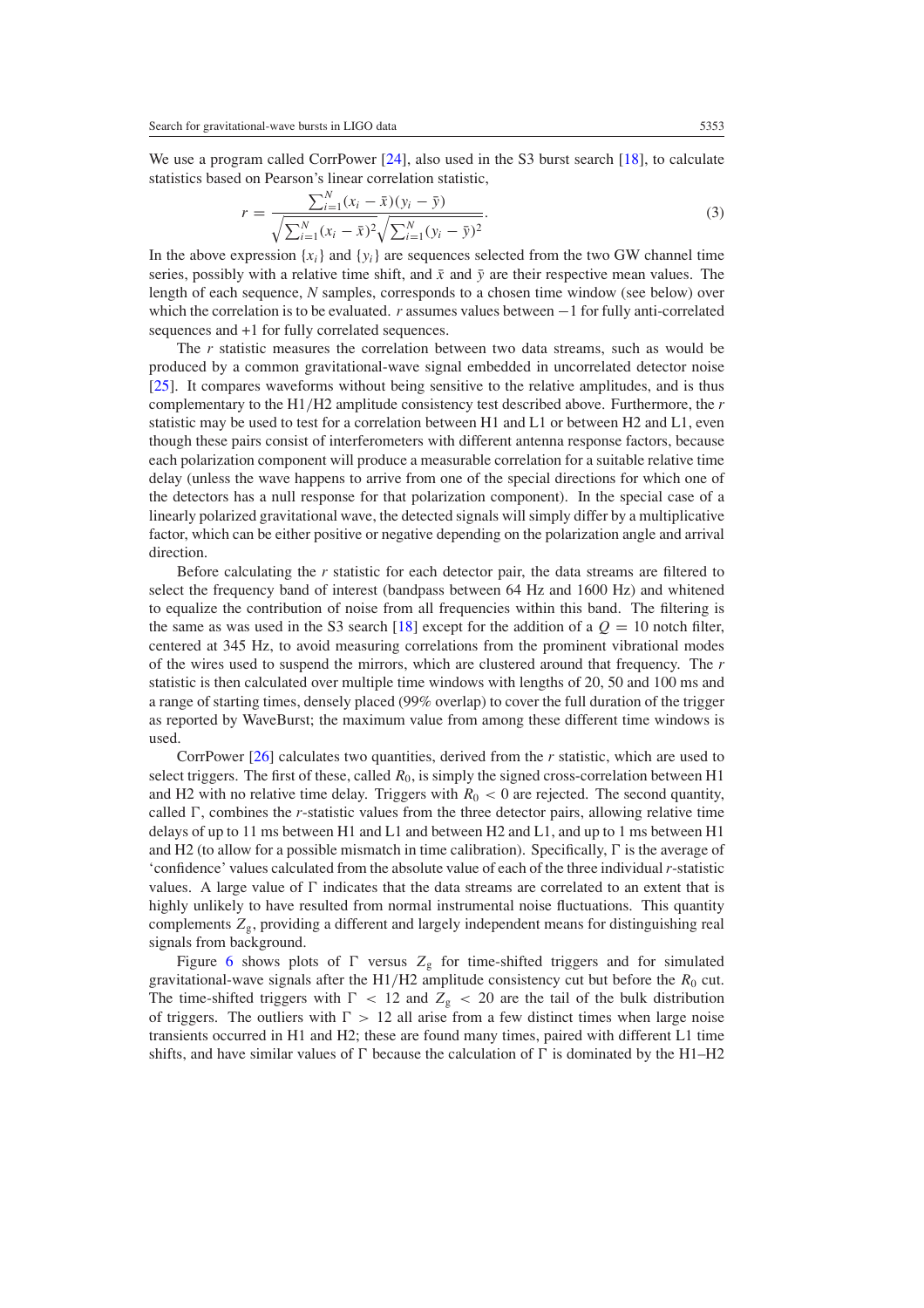<span id="page-12-0"></span>

**Figure 6.** Plots of  $\Gamma$  versus  $Z_g$ , after the H1/H2 amplitude consistency cut but before any other cuts. (*a*) Scatter plot for all time-shifted triggers in the tuning set. (*b*) A two-dimensional histogram, with bin count indicated by grayscale, for simulated sine-Gaussian signals with a wide range of frequencies and amplitudes from sources uniformly distributed over the sky (see section [7\)](#page-17-0). In both the plots, the vertical dashed line indicates the initial WaveBurst significance cut at  $Z_g = 6.7$ .

pair in these cases. The outliers with  $\Gamma$  < 12 and  $Z_g$  > 20 are artifacts of sudden changes in the power line noise at 60 Hz and 180 Hz which WaveBurst recorded as triggers. A cut on the value of  $\Gamma$  can eliminate many of the time-shifted triggers in figure  $6(a)$ , but at the cost of also rejecting weak genuine gravitational-wave signals that may have the distribution in figure  $6(b)$ . Therefore, the  $\Gamma$  cut is chosen only after additional selection criteria have been applied (see section [5.3\)](#page-15-0).

#### **5. Additional selection criteria for event candidates**

Environmental disturbances or instrumental misbehaviour occasionally produce nonstationary noise in the GW channel of a detector which contributes to the recording of a WaveBurst trigger. These triggers can sometimes pass the H1–H2 consistency and crosscorrelation consistency tests, particularly since an environmental disturbance at the Hanford site affects both H1 and H2. As noted in the previous section, the calculated value of  $\Gamma$  is susceptible to being dominated by the H1–H2 pair even if there is minimal signal power in the L1 data stream. A significant background rate of event candidates caused by environmental or instrumental effects could obscure the rare gravitational-wave bursts that we seek, or else require us to apply more aggressive cuts and thus lose sensitivity for weak signals.

This section describes the two general tactics that we use to reject data with identifiable problems and thereby reduce the rate of background triggers. First, we make use of several 'data quality flags' that have been introduced in order to describe the status of the instruments and the quality of the recorded data over time intervals ranging from seconds to hours. Second, we remove triggers attributed to short-duration instrumental or environmental effects by applying 'vetoes' based on triggers generated from auxiliary channels which have been found to correlate with transients in the GW channel. Applying data quality conditions and vetoes to the data set reduces the amount of 'live' observation time (or 'livetime') during which an arriving gravitational-wave burst would be detected and kept as an event candidate at the end of the analysis pipeline. Therefore, we must balance this loss ('deadtime') against the effectiveness for removing spurious triggers from the data sample.

Choosing data quality and veto conditions with reference to a sample of gravitationalwave event candidates could introduce a selection bias and invalidate any upper limit calculated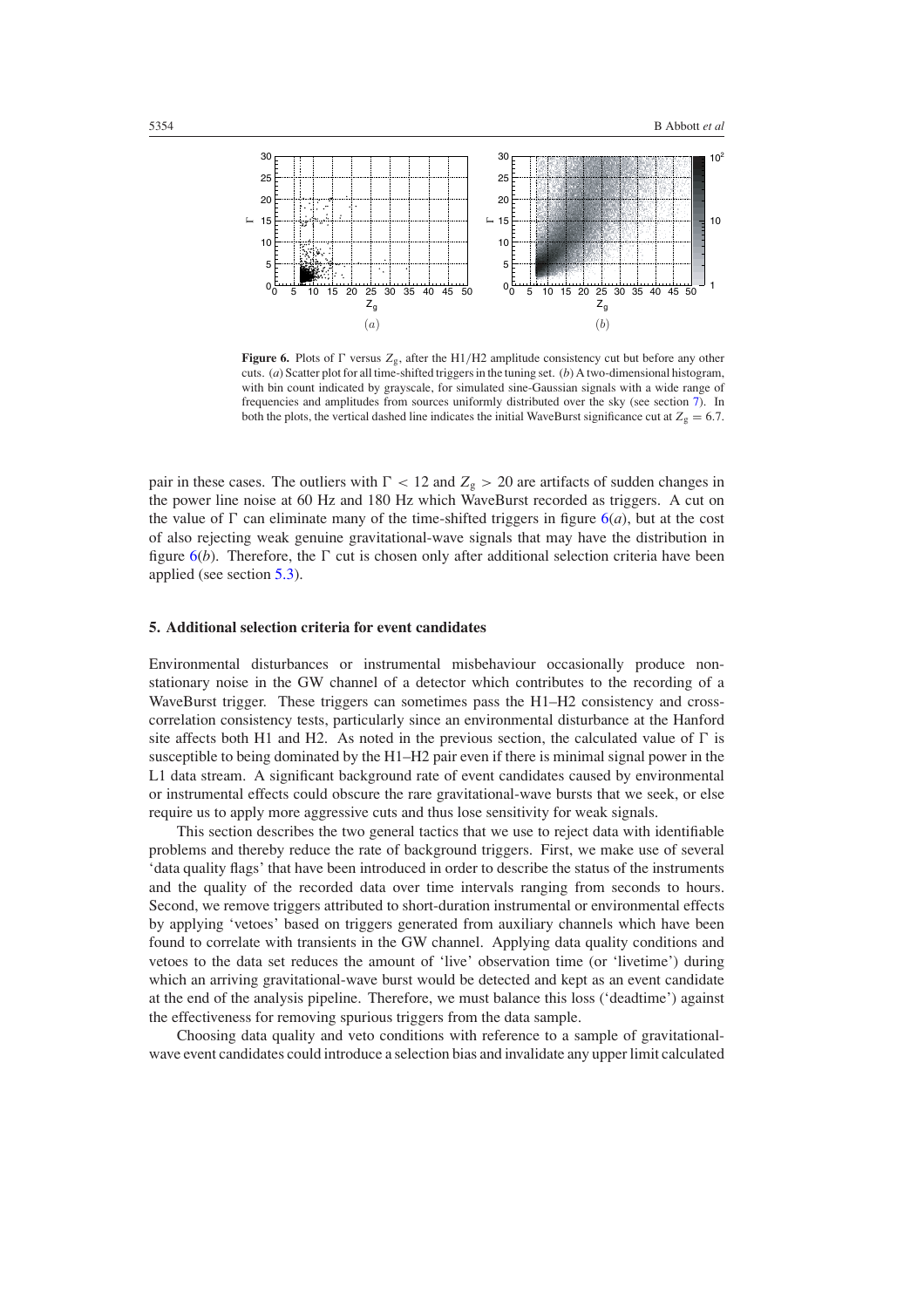<span id="page-13-0"></span>from the sample. Therefore, we have evaluated the relevance of potential data quality cuts and veto conditions using other trigger samples. In addition to the tuning set of time-shifted WaveBurst triggers, we have applied the KleineWelle [\[27](#page-27-0)] method to identify transients in each interferometer's GW channel. (We have also used KleineWelle to identify transients in numerous auxiliary channels for veto studies, as described in section [5.2.](#page-14-0)) Like WaveBurst, KleineWelle is a time–frequency method utilizing multi-resolution wavelet decomposition, but it processes each data channel independently [\[28](#page-27-0)]. In analyzing data, the time series is first whitened using a linear predictor error filter [\[27](#page-27-0)]. Then the time–frequency decomposition is obtained using the Haar wavelet transform. The squared wavelet coefficients normalized to the scale's (frequency's) root mean square provide an estimate of the energy associated with a certain time–frequency pixel. A clustering mechanism is invoked in order to increase the sensitivity to signals with less than optimal shapes in the time–frequency plane and a total normalized cluster energy is computed. The significance of a cluster is then defined as the negative natural logarithm of the probability of the computed total normalized cluster energy to have resulted from Gaussian white noise; we apply a threshold on this significance to define KleineWelle triggers. The samples of KleineWelle triggers from each detector, as well as the subsample of coincident H1 and H2 triggers, are useful indicators of localized disturbances. They may, in principle, contain one or more genuine gravitational-wave signals, but decisions about data quality and veto conditions are based on the statistics of the entire sample which is dominated by instrumental artifacts and noise fluctuations.

#### *5.1. Data quality conditions*

We wish to reject instances of clear hardware problems with the LIGO detectors or conditions that could affect our ability to unequivocally register the passage of gravitational-wave bursts. Various studies of the data, performed during and after data collection, produced a catalog of conditions that might affect the quality of the data. Each named condition, or 'flag', has an associated list of time intervals during which the condition is present, derived either from one or more diagnostic channels or from entries made in the electronic logbook by operators and scientific monitors. We have looked for significant correlations between the flagged time intervals and time-shifted WaveBurst triggers, and also between the flagged time intervals and KleineWelle single-detector triggers (particularly, the 'outliers' with large significance and the coincident H1 and H2 triggers). Based on these studies, we decided to impose a number of data quality conditions.

We first require the calibration lines to be continuously present. On several occasions when they dropped out briefly, due to a problem with the excitation engine, the data are removed from the analysis. The livetime associated with these occurrences is negligible while they are all correlated with transients appearing in the GW channel.

Local winds and sound from airplanes may couple to the instrument through the ground and result in elevated noise and*/*or impulsive signals. A data quality flag was established to identify intervals of local winds at the sites with speeds of 56 km h<sup>-1</sup> (35 miles h<sup>-1</sup>) and above. We studied the correlation of these times with the single-detector triggers produced with KleineWelle. The correlation is more apparent in the H2 detector, for which 7.4% of the most significant KleineWelle triggers (threshold of 1600) coincide with the intervals of strong winds at the Hanford site. The livetime that is rejected in this way is 0.66% of the H1– H2 coincident observation time over which this study was performed. Thanks to improved acoustic isolation installed after the S2 science run, acoustic noise from airplanes was not found to contribute to triggers in the GW channel in general; however, a period of 300 s has been rejected around a particularly loud time when a fighter jet passed over the Hanford site.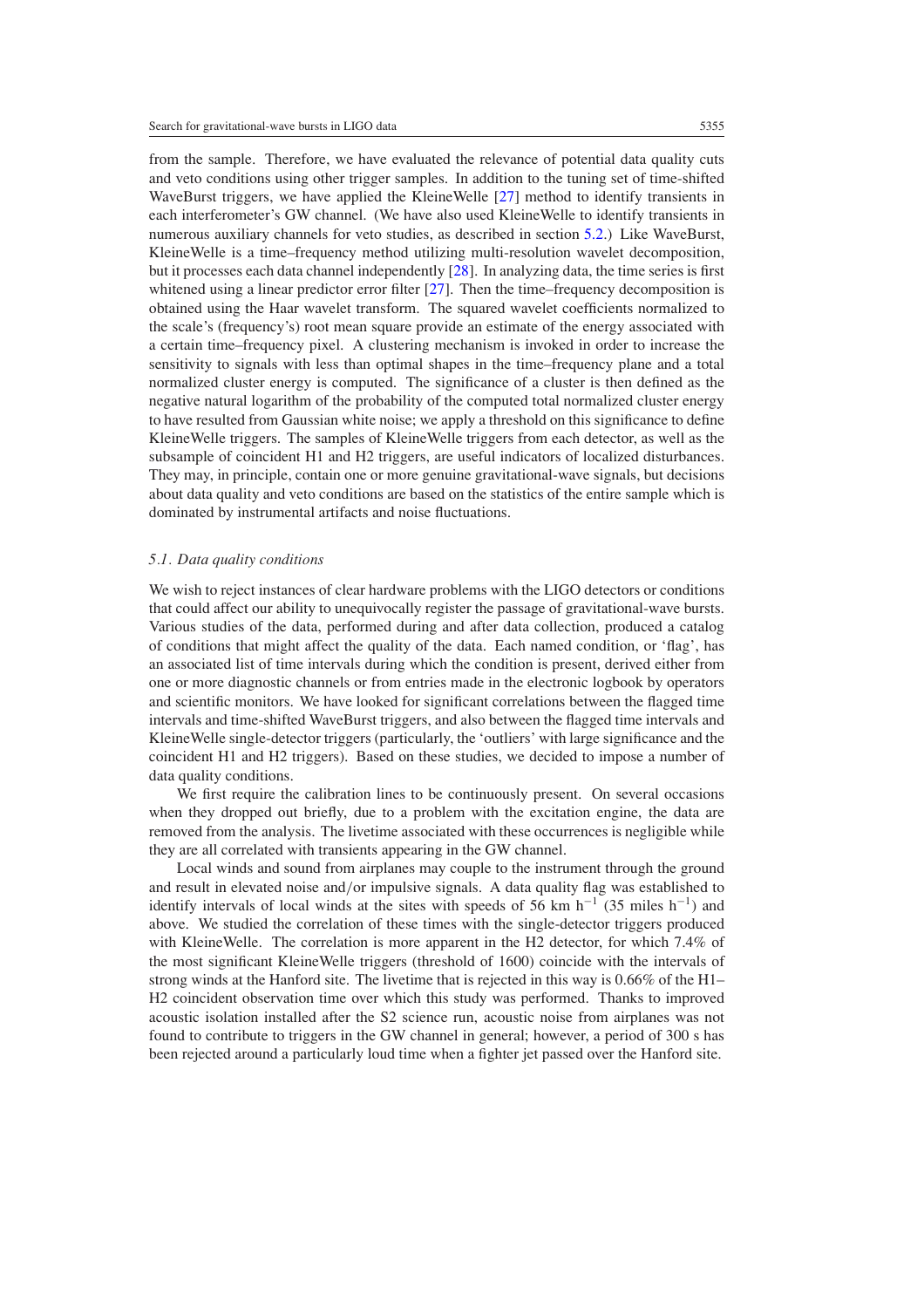<span id="page-14-0"></span>Elevated low-frequency seismic activity has been observed to cause noise fluctuations and transients in the GW channel. Data from several seismometers at the Hanford observatory were band-pass filtered in various narrow bands between 0*.*4 Hz and 2*.*4 Hz, and the root-meansquare signal in each band was tracked over time. A set of particularly relevant seismometers and bands was selected, and time intervals were flagged whenever a band in this set exceeded seven times its median value. A follow up analysis of the single instrument as well as coincident H1–H2 KleineWelle triggers found significant correlation with the elevated seismic noise. The strongest correlation is observed in the outlier triggers (KleineWelle significance of 1600 or greater) in H2, of which 41.9% coincide with the seismic flags, compared to a deadtime of 0.6%.

In the two Hanford detectors, a diagnostic channel counting ADC overflows in the length sensing and control subsystem was used to flag intervals for exclusion from the analysis. One minute of livetime around these overflows is rejected. Such overflows were indeed seen to correlate with single-detector outlier triggers in H1 (44.4% of them with 0.68% deadtime) and H2 (74.1% of them with 0.41% deadtime).

Two data quality cuts are derived from 'trend' data (summaries of minimum, maximum, mean and root-mean-square values over each 1 s period) monitoring the interferometry used in the LIGO detectors. The first one is based on occasional transient dips in the stored light in the arm cavities. These have been identified by scanning the trend data for the relevant monitoring photodiodes, defining the size of a dip as the fractional drop of the minimum in that second relative to the average of the previous 10 s, and applying various thresholds on the minimum dip size. For the three LIGO detectors, thresholds of  $5\%$ ,  $4\%$  and  $5\%$  respectively for L1, H1 and H2 are used. High correlation of such light dips with single-detector triggers is observed, while the deadtime resulting from them in each of the three LIGO instruments is less than 0.6%. The second data quality cut of this type is based on the DC level of light reaching the photodiode at the output of the interferometer, which sees very little light when the interferometer is operating properly. By thresholding on the trend data for this channel, intervals when its value was unusually high are identified in H1 and L1. These intervals are seen to correlate with instrument outlier triggers significantly. The deadtime resulting from them is 1.02% in H1 and 1.74% in L1.

Altogether, these data quality cuts result in a net loss of observation time of 5.6%.

#### *5.2. Auxiliary-channel vetoes*

LIGO records thousands of auxiliary read-back channels of the servo control systems employed in the instruments' interferometric operation as well as auxiliary channels monitoring the instruments' physical environment. There are plausible couplings of environmental disturbances or servo instabilities both to these monitoring channels and to the GW channel; thus, transients appearing in these auxiliary channels may be used to veto triggers seen simultaneously in the GW channel. This assumes that a genuine gravitational-wave burst would not appear in these auxiliary channels, or at least that any coupling is small enough to stay below the threshold for selecting transients in these channels.

We have used KleineWelle to produce triggers from over 100 different auxiliary channels that monitor the interferometry and the environment in the three LIGO detectors. A first analysis of single-detector KleineWelle triggers from the L1 GW channel and coincident KleineWelle triggers from the H1 and H2 GW channels against respective auxiliary channels identified those that showed high GW channel trigger rejection power with minimal livetime loss (in the vast majority of channels much less that 1%). In addition to interferometric channels, environmental ones (accelerometers and microphones) located on the optical tables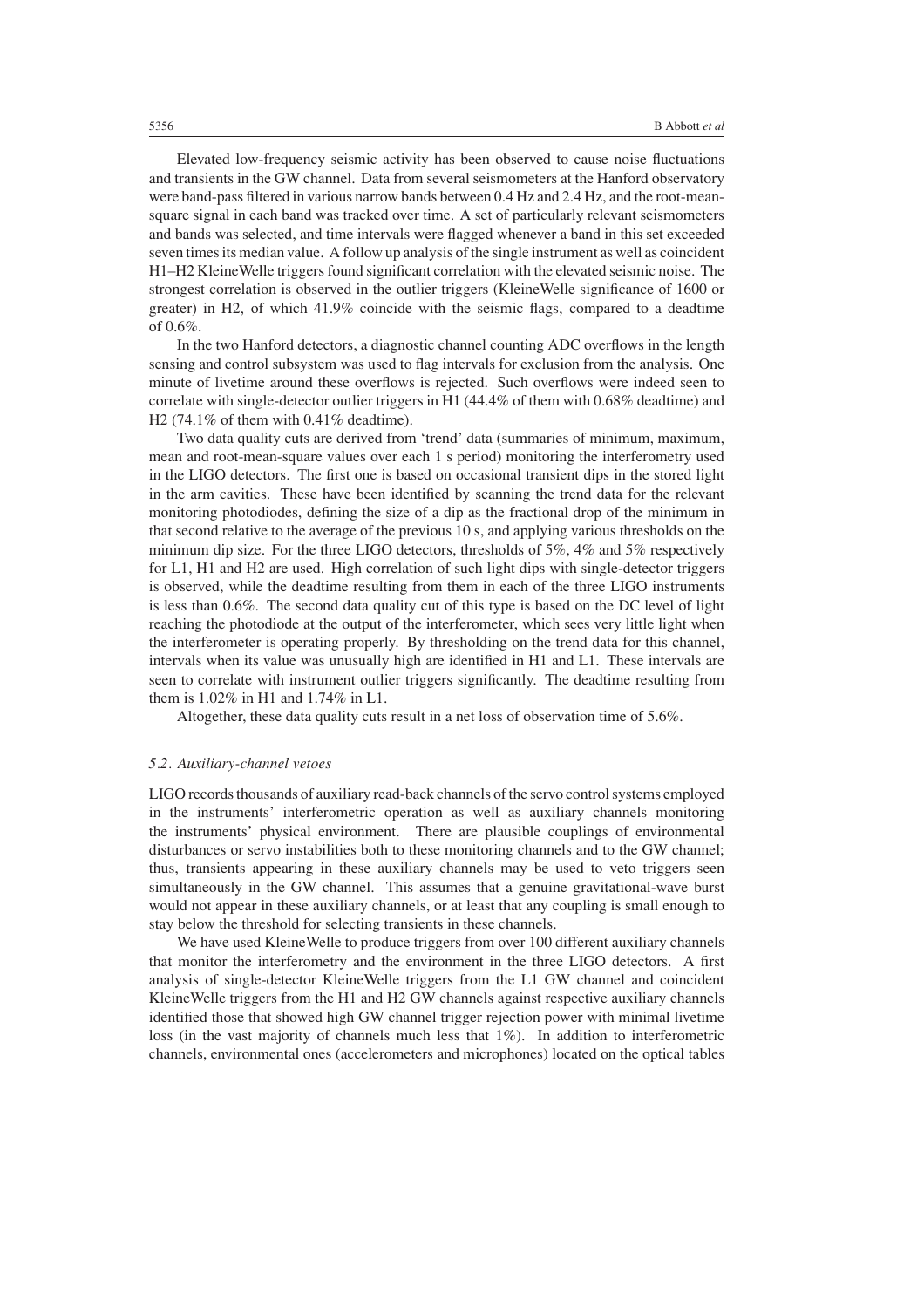<span id="page-15-0"></span>holding the output optics and photodiodes appeared to correlate with GW channel triggers recorded at the same site.

Auxiliary interferometric channels (besides the GW channel) could, in principle, be affected by a gravitational wave, and a veto condition derived from such a channel could reject a genuine signal. Hardware signal injections imitating the passage of gravitational waves through our detectors, performed at several pre-determined times during the run, have been used to establish under what conditions each channel is safe to use as a veto. Non-detection of a hardware injection by an auxiliary channel suggests the unconditional safety of this channel as a veto in the search, assuming that a reasonably broad selection of signal strengths and frequencies were injected. But even if the hardware injections are seen in the auxiliary channels, conditions can readily be derived under which no triggers caused by the hardware injections are used as vetoes. This involves imposing conditions on the significance of the trigger and/or on the ratio of the signal strength seen in the auxiliary channel to that seen in the GW channel. We have thus established the conditions under which several channels involved in the length and angular sensing and control systems of the interferometers can be used safely as vetoes. (The data quality conditions described in section [5.1](#page-13-0) were also verified to be safe using the hardware injections.)

The final choice of vetoes was made by examining the tuning set of time-shifted triggers remaining in the WaveBurst search pipeline after applying the signal consistency tests and data quality conditions. The ten triggers from the time-shifted analysis with the largest values of  $\Gamma$ , plus the ten with the largest values of  $Z_g$ , were examined and six of them were found to coincide with transients in one or more of the following channels: the in-phase and quadraturephase demodulated signals from the pick-off beam from the H1 beamsplitter, the in-phase demodulated pitch signal from one of the wavefront sensors used in the H1 alignment sensing and control system, the beam splitter pitch and yaw control signals, and accelerometer readings on the optical tables holding the H1 and H2 output optics and photodiodes. KleineWelle triggers produced from these seven auxiliary channels were clustered (with a 250 ms window) and their union was taken. This defines the final list of veto triggers for this search, each indicating a time interval (generally,  $\ll 1$  s long) to be vetoed.

The total duration of the veto triggers considered in this analysis is at the level of 0.15% of the total livetime. However, this does not reliably reflect the deadtime of the search, since a GW channel trigger is vetoed if it has any overlap with a veto trigger. Thus, the actual deadtime of the search depends on the duration of the signal being sought, as reconstructed by WaveBurst. We reproduce this effect in the Monte Carlo simulation used to estimate the efficiency of the search (described in section [7\)](#page-17-0) by applying the same analysis pipeline and veto logic. The effective deadtime depends on the morphology of the signal and on the signal amplitude, since larger-amplitude signals tend to be assigned longer durations by WaveBurst. For the majority of waveforms we considered in this search and for plausible signals strengths, the resulting effective deadtime is of the order of 2%. Because this loss is signal dependent, in this analysis we consider it to be a loss of efficiency rather than a loss of live observation time; in other words, the live observation time we state reflects the data quality cuts applied but does not reflect the auxiliary-channel vetoes.

#### *5.3. Gamma cut*

The cuts described above cleaned up the outliers in the data considerably, as shown by the sequence of scatter plots in figure [7.](#page-16-0) Following the data quality and veto criteria we just described, the remaining time-shifted WaveBurst triggers (shown in figure [7\(](#page-16-0)*d*)) were used as the basis for choosing the cross-correlation  $\Gamma$  threshold. As with previous all-sky searches for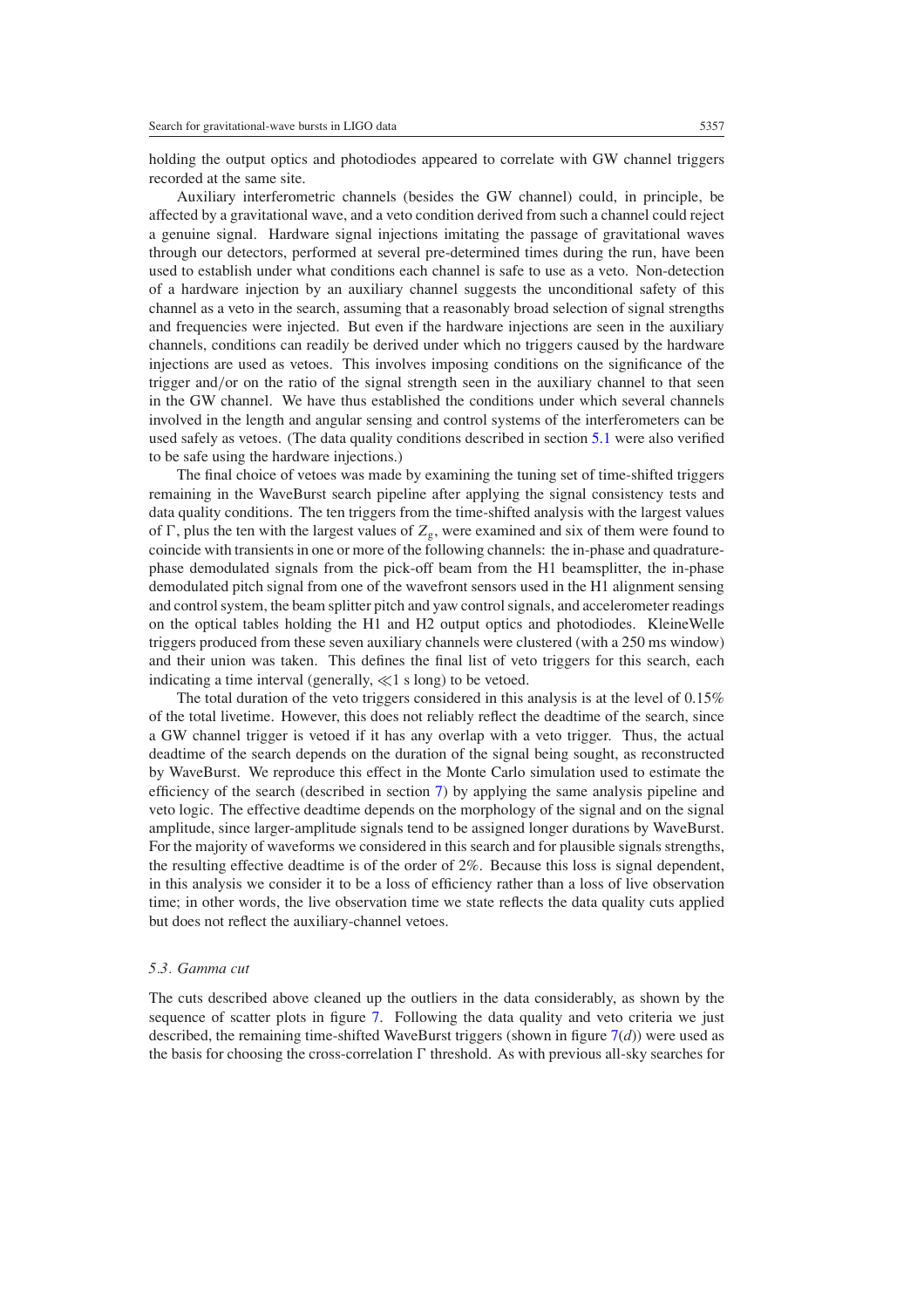<span id="page-16-0"></span>

**Figure 7.** Scatter plots of  $\Gamma$  versus  $Z_g$  for the tuning set of time-shifted triggers. (*a*) All triggers; (*b*) after data quality cuts; (*c*) after data quality and H1–H2 consistency cuts (amplitude ratio and *R*<sub>0</sub>); (*d*) after data quality, H1–H2 consistency, and auxiliary-channel vetoes.

gravitational-wave bursts with LIGO, we desire the number of background triggers expected for the duration of the observation to be much less than 1 but not zero, typically of order ∼0*.*1. On that basis, we chose a threshold of  $\Gamma > 4$  which results in seven triggers in 98 time shifts, or 0.08 such triggers normalized to the duration of the S4 observation time.

#### **6. Search results**

After all of the trigger selection criteria had been established using the tuning set of timeshifted triggers, WaveBurst was re-run with a new, essentially independent set of 100 time shifts, in increments of 5 s from  $-250$  s to  $-5$  s and from  $+5$  s to  $+250$  s, in order to provide an estimate of the background which is minimally biased by the choice of selection criteria. The total effective livetime for the time-shifted sample is 77*.*4 times the unshifted observation time, reflecting the reduced overlap of Hanford and Livingston data segments when shifted relative to one another. The unshifted triggers were looked at for the first time. Table [1](#page-17-0) summarizes the trigger counts for these time-shifted and unshifted triggers at each stage in the sequence of cuts. In addition, the expected background at each stage (time-shifted triggers normalized to the S4 observation time) is shown for direct comparison with the observed zero-lag counts. Figure [8](#page-17-0) shows a scatter plot of  $\Gamma$  versus  $Z_g$  and histograms of  $\Gamma$  for both time-shifted and unshifted triggers after all other cuts. These new time-shifted triggers are statistically consistent with the tuning set (figure  $7(d)$ ), although no triggers are found with  $Z_g$  > 15 in this case. Five unshifted triggers are found, distributed in a manner reasonably consistent with the background. All five have  $\Gamma < 4$  and thus fail the  $\Gamma$  cut. Three time-shifted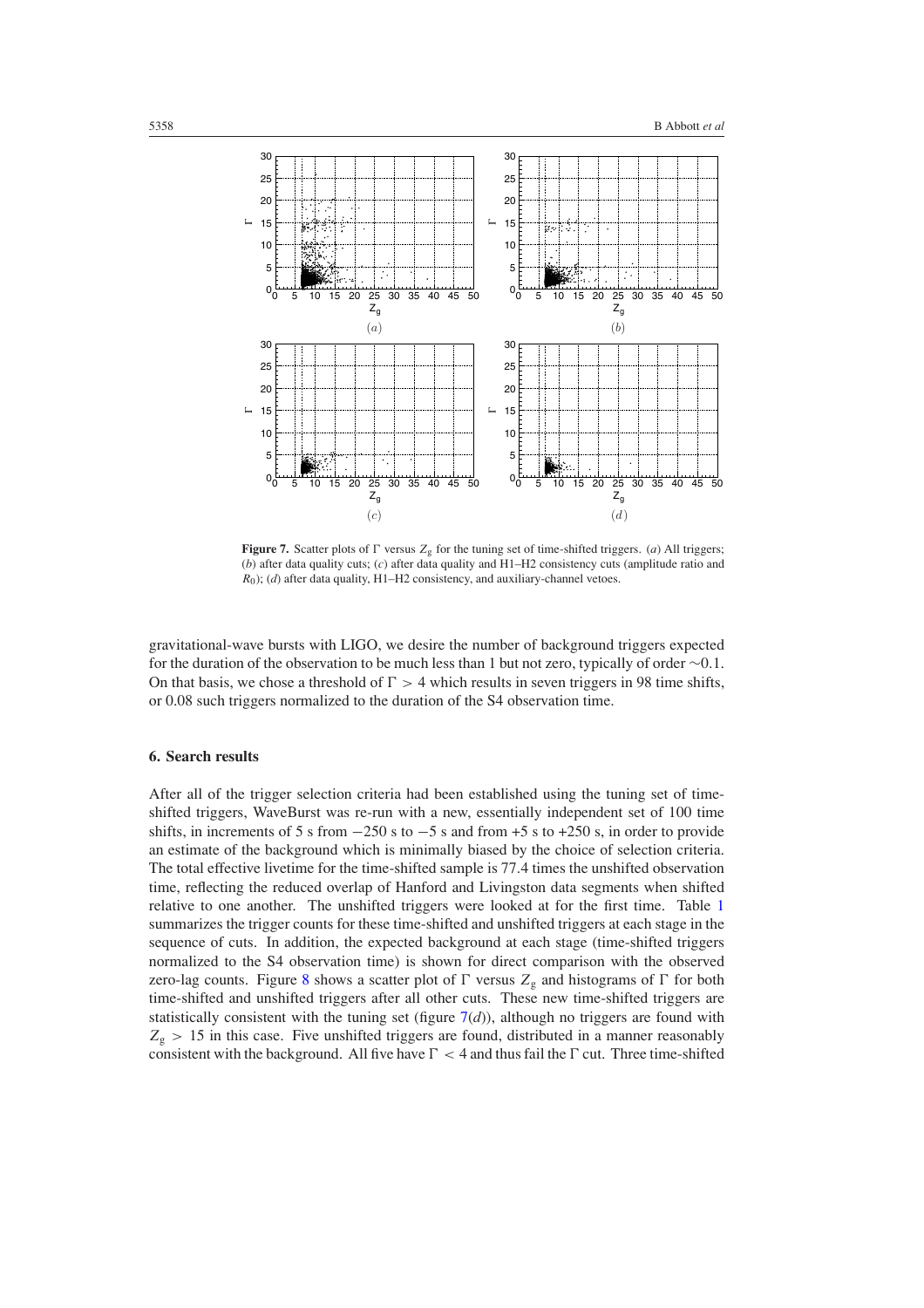<span id="page-17-0"></span>

**Figure 8.** (*a*) Scatter plot of  $\Gamma$  versus  $Z_g$  for time-shifted triggers (gray circles) and unshifted triggers (black circles) after all other analysis cuts. The vertical dashed line indicates the initial WaveBurst significance cut at  $Z_g = 6.7$ . The horizontal dashed line indicates the final  $\Gamma$  cut. ( $b$ ) Overlaid histograms of  $\Gamma$  for unshifted triggers (black circles) and mean background estimated from time-shifted triggers (black stairstep with statistical error bars). The shaded bars represent the expected root-mean-square statistical fluctuations on the number of unshifted background triggers in each bin.

**Table 1.** Counts of time-shifted and unshifted triggers as cuts are applied sequentially. The column labeled 'normalized' is the time-shifted count divided by 77.4, representing an estimate of the expected background for the S4 observation time.

|                             | Time shifted | Unshifted  |       |
|-----------------------------|--------------|------------|-------|
| Cut                         | Count        | Normalized | count |
| Data quality                | 3153         | 40.7       | 44    |
| H1/H2 amplitude consistency | 1504         | 19.4       | 14    |
| $R_0 > 0$                   | 755          | 9.8        | 5     |
| Auxiliary-channel vetoes    | 671          | 8.7        | 5     |
| $\Gamma > 4$                | 3            | 0.04       |       |

triggers pass the  $\Gamma$  cut, corresponding to an estimated average background of 0.04 triggers over the S4 observation time.

With no unshifted triggers in the final sample, we place an upper limit on the mean rate of gravitational-wave events that would be detected reliably (i.e., with efficiency near unity) by this analysis pipeline. Since the background estimate is small and is subject to some systematic uncertainties, we simply take it to be zero for purposes of calculating the rate limit; this makes the rate limit conservative. With 15.5 days of observation time, the one-sided frequentist upper limit on the rate at 90% confidence level is  $-\ln(0.1)/T = 2.303/(15.5 \text{ days}) = 0.15 \text{ day}^{-1}$ . For comparison, the S2 search [\[17](#page-26-0)] arrived at an upper limit of 0*.*26 day<sup>−</sup>1. The S3 search [\[18](#page-26-0)] had an observation time of only 8 days and did not state a rate limit.

#### **7. Amplitude sensitivity of the search**

The previous section presented a limit on the rate of a hypothetical population of gravitationalwave signals for which the analysis pipeline has perfect detection efficiency. However, the actual detection efficiency will depend on the signal waveform and amplitude, being zero for very weak signals and generally approaching unity for sufficiently strong signals. The signal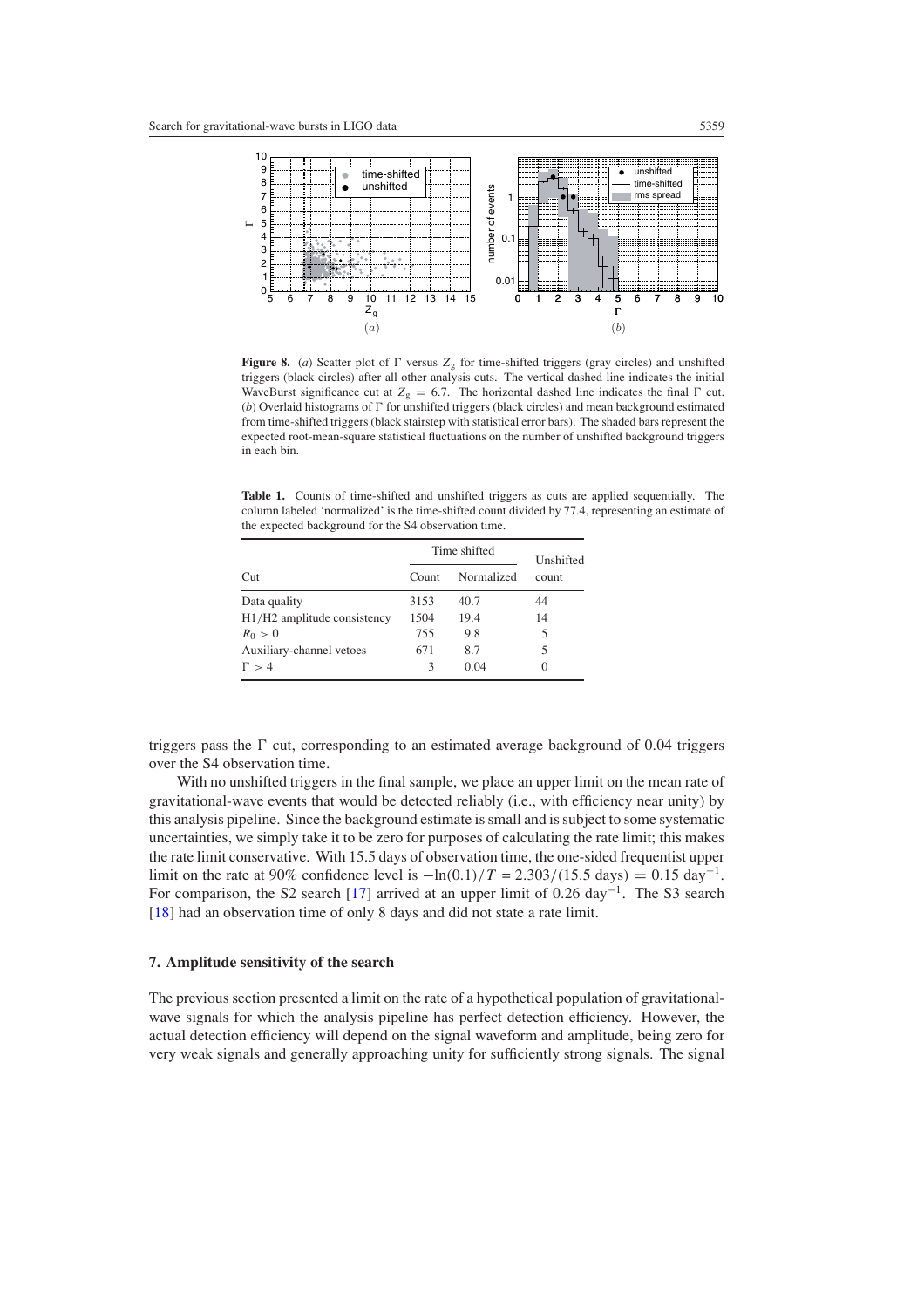processing methods used in this analysis are expressly designed to be able to detect arbitrary waveforms as long as they have short duration and frequency content in the 64–1600 Hz band which stands out above the detector noise. Therefore, for any given signal of this general type, we wish to determine a characteristic minimum signal amplitude for which the pipeline has good detection efficiency. As in past analyses, we use a Monte Carlo technique with a population of simulated gravitational-wave sources. Simulated events are generated at random sky positions and pseudo-random times (imposing a minimum separation of 80 s) during the S4 run; the resulting signal waveforms in each interferometer are calculated with the appropriate antenna factors and time delays. These simulated signals are added to the actual detector data, and the summed data streams are analyzed using the same pipeline with the same trigger selection criteria.

The intrinsic amplitude of a simulated gravitational wave may be characterized by its root-sum-squared strain amplitude *at the Earth*, without folding in antenna response factors:

$$
h_{\rm rss} \equiv \sqrt{\int (|h_{+}(t)|^2 + |h_{\times}(t)|^2) dt}.
$$
\n(4)

This quantity has units of s<sup>1/2</sup>, or equivalently Hz<sup>-1/2</sup>. In general, the root-sum-squared signal measured by a given detector,  $h_{\text{det}}^{\text{rss}}$ , will be somewhat smaller. The Monte Carlo approach taken for this analysis is to generate a set of signals all with fixed *h*rss and then to add this set of signals to the data with several discrete scale factors to evaluate different signal amplitudes. For a given signal morphology and *h*rss, the *efficiency* of the pipeline is the fraction of simulated signals which are successfully recovered.

For this analysis, we do not attempt to survey the complete spectrum of astrophysically motivated signals, but rather we use a limited number of ad hoc waveforms to characterize the sensitivity of the search in terms of *h*rss. Similar sensitivities may be expected for different waveforms with similar overall properties (central frequency, bandwidth, duration); the degree to which this is true has been investigated in [\[18,](#page-26-0) [29](#page-27-0)]. The waveforms evaluated in the present analysis are:

• Sine-Gaussian: sinusoid with a given frequency  $f_0$  inside a Gaussian amplitude envelope with dimensionless width  $Q$  and arrival time  $t_0$ ,

$$
h(t_0 + t) = h_0 \sin(2\pi f_0 t) \exp(-(2\pi f_0 t)^2 / 2Q^2).
$$
 (5)

These are generated with linear polarization, with  $f_0$  ranging from 70 Hz to 1053 Hz and with *Q* equal to 3, 8.9 and 100. The signal consistency tests described in section [4](#page-9-0) were developed using an ensemble of sine-Gaussian signals with all simulated frequencies and *Q* values.

• Gaussian: a simple unipolar waveform with a given width  $\tau$  and linear polarization,

$$
h(t_0 + t) = h_0 \exp(-t^2/\tau^2). \tag{6}
$$

• Band-limited white-noise burst: a random signal with two independent polarization components that are white over a given frequency band, described by a base frequency *f*<sub>0</sub> and a bandwidth  $\Delta f$  (i.e. containing frequencies from *f*<sub>0</sub> to *f*<sub>0</sub> +  $\Delta f$ ). The signal amplitude has a Gaussian time envelope with a width  $\tau$ . Because these waveforms have two uncorrelated polarizations (in a coordinate system at some random angle), they provide a stringent check on the robustness of our cross-correlation test.

In all cases, we generate each simulated signal with a random arrival direction and a random angular relationship between the wave polarization basis and the Earth.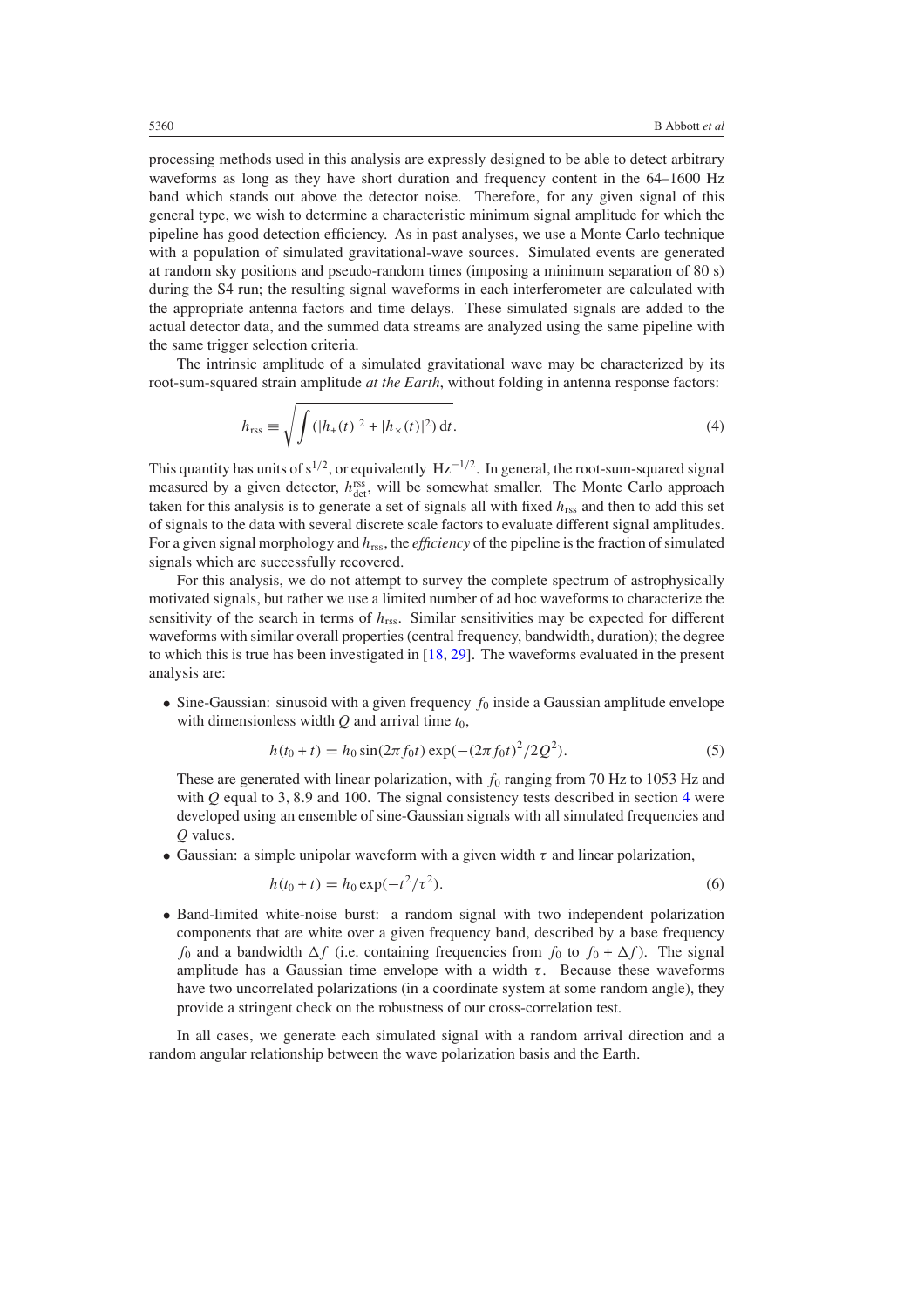<span id="page-19-0"></span>

Figure 9. Efficiency curves for simulated gravitational-wave signals: linearly-polarized sine-Gaussian waves with (*a*)  $Q = 3$ , (*b*)  $Q = 8.9$ , (*c*)  $Q = 100$ . Statistical errors are comparable to the size of the plot symbols.

Figures 9 and [10](#page-20-0) show the measured efficiency of the analysis pipeline as a function of root-sum-squared strain amplitude,  $\epsilon(h_{\text{rss}})$ , for each simulated waveform. The efficiency data points for each waveform are fit with a function of the form

$$
\epsilon(h_{\text{rss}}) = \frac{\epsilon_{\text{max}}}{1 + \left(\frac{h_{\text{rss}}}{h_{\text{rms}}^{\text{mid}}}\right)^{\alpha(1+\beta \tanh(h_{\text{rss}}/h_{\text{rss}}^{\text{mid}}))}},\tag{7}
$$

where  $\epsilon_{\text{max}}$  corresponds to the efficiency for strong signals (normally very close to unity),  $h_{\text{rss}}^{\text{mid}}$ is the  $h_{\text{rss}}$  value corresponding to an efficiency of  $\epsilon_{\text{max}}/2$ ,  $\beta$  is the parameter that describes the asymmetry of the sigmoid (with range  $-1$  to +1) and  $\alpha$  describes the slope. Data points with efficiency below 0.05 are excluded from the fit because they do not necessarily follow the functional form, while data points with efficiency equal to 1*.*0 are excluded because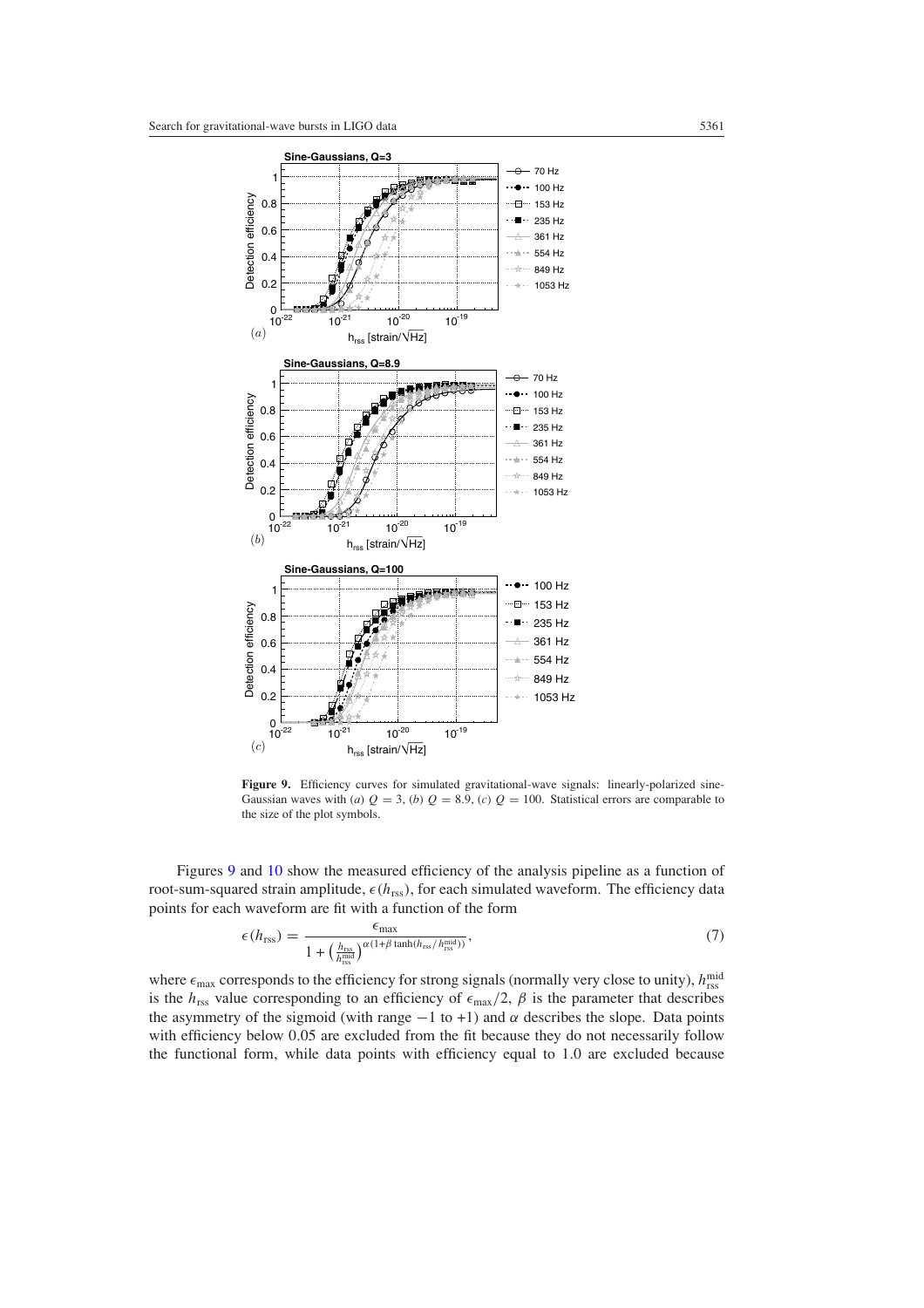<span id="page-20-0"></span>

**Figure 10.** Efficiency curves for simulated gravitational-wave signals: (*a*) linearly-polarized Gaussian waves; (*b*) band-limited white-noise bursts with two independent polarization components. Note that four curves in the latter plot are nearly identical: 100–110 Hz, 0*.*1 s; 100–200 Hz, 0*.*1 s; 250–260 Hz, 0*.*1 s; and 250–350 Hz, 0*.*01 s. Statistical errors are comparable to the size of the plot symbols.

their asymmetric statistical uncertainties are not handled properly in the chi-squared fit. The empirical functional form in equation [\(7\)](#page-19-0) has been found to fit the remaining efficiency data points well.

Note that the Gaussian waveform with  $\tau = 6.0$  ms has efficiency less than 0.8 even for the largest simulated amplitude. This broad waveform, with little signal power at frequencies above 64 Hz (the lower end of the nominal search range), is at the limit of what the search method can detect. For some of the other waveforms, the efficiency levels off at a value slightly less than 1*.*0 due to the application of the auxiliary-channel vetoes, which randomly coincide in time with some of the simulated signals. This effect is most pronounced for the longest-duration simulated signals due to the veto logic used in this analysis, which rejects a trigger if there is any overlap between the reconstructed trigger duration and a vetoed time interval. The 70 Hz sine-Gaussian with  $Q = 100$  has a duration longer than 1 s and is reconstructed quite poorly; it is omitted from figure  $9(c)$  $9(c)$  and from the following results.

The analytic expressions of the fits are used to determine the signal strength  $h_{\text{rss}}$  for which efficiencies of 50% and 90% are reached. These fits are subject to statistical errors from the limited number of simulations performed to produce the efficiency data points. Also, the overall amplitude scale is subject to the uncertainty in the calibration of the interferometer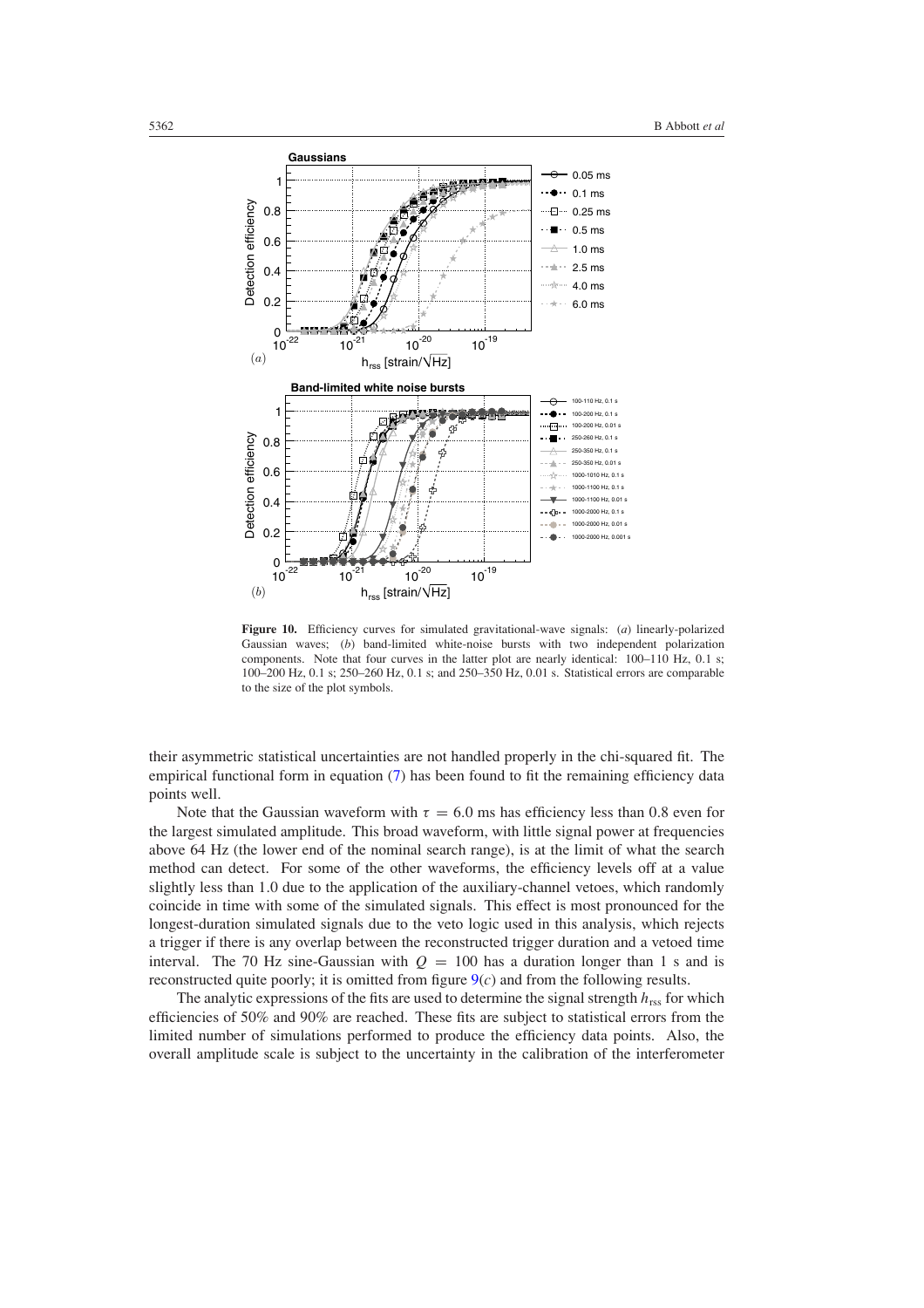<span id="page-21-0"></span>

Figure 11. Sensitivity of the analysis pipeline for sine-Gaussian waveforms as a function of frequency and *Q*. Symbols indicate the *h*rss values corresponding to 50% and 90% efficiency, taken from table 2. The instrumental sensitivity curves from figure [2](#page-7-0) are shown for comparison.

Table 2. *h*<sub>rss</sub> values corresponding to 50% and 90% detection efficiencies for simulated sine-Gaussian signals with various central frequencies and *Q* values. The 70 Hz sine-Gaussian with  $Q = 100$  is not detected reliably.

|                | $h_{\text{rss}}$ (10 <sup>-21</sup> Hz <sup>-1/2</sup> ) |           |           |                |           |           |
|----------------|----------------------------------------------------------|-----------|-----------|----------------|-----------|-----------|
| Central        | 50% efficiency                                           |           |           | 90% efficiency |           |           |
| frequency (Hz) | $Q = 3$                                                  | $Q = 8.9$ | $Q = 100$ | $Q = 3$        | $Q = 8.9$ | $Q = 100$ |
| 70             | 3.4                                                      | 5.8       |           | 19.2           | 52.0      |           |
| 100            | 1.8                                                      | 1.7       | 2.6       | 10.4           | 9.4       | 17.7      |
| 153            | 1.5                                                      | 1.4       | 1.7       | 8.2            | 8.3       | 8.7       |
| 235            | 1.6                                                      | 1.7       | 1.9       | 11.0           | 9.8       | 12.6      |
| 361            | 2.4                                                      | 2.7       | 3.2       | 11.5           | 16.7      | 20.9      |
| 554            | 3.3                                                      | 3.2       | 3.2       | 16.1           | 17.9      | 20.4      |
| 849            | 5.9                                                      | 4.9       | 4.5       | 28.4           | 28.9      | 24.9      |
| 1053           | 8.3                                                      | 7.2       | 6.6       | 39.3           | 37.5      | 37.5      |

response, conservatively estimated to be  $10\%$  [\[30\]](#page-27-0). We increase the nominal fitted  $h_{\text{rss}}$ values by the amount of these systematic uncertainties to arrive at conservative *h*rss values at efficiencies of 50% and 90%, summarized in tables 2[–4.](#page-22-0) The sine-Gaussian *h*rss values are also displayed graphically in figure 11, showing how the frequency dependence generally follows that of the instrumental noise.

Event rate limits as a function of waveform type and signal amplitude can be represented by an 'exclusion diagram'. Each curve in an exclusion diagram indicates what the rate limit would be for a population of signals with a fixed  $h_{\text{rss}}$ , as a function of  $h_{\text{rss}}$ . The curves in figure [12](#page-23-0) illustrate, using selected sine-Gaussian and Gaussian waveforms that were also considered in the S1 and S2 analyses, that the amplitude sensitivities achieved by this S4 analysis are at least an order of magnitude better than the sensitivities achieved by the S2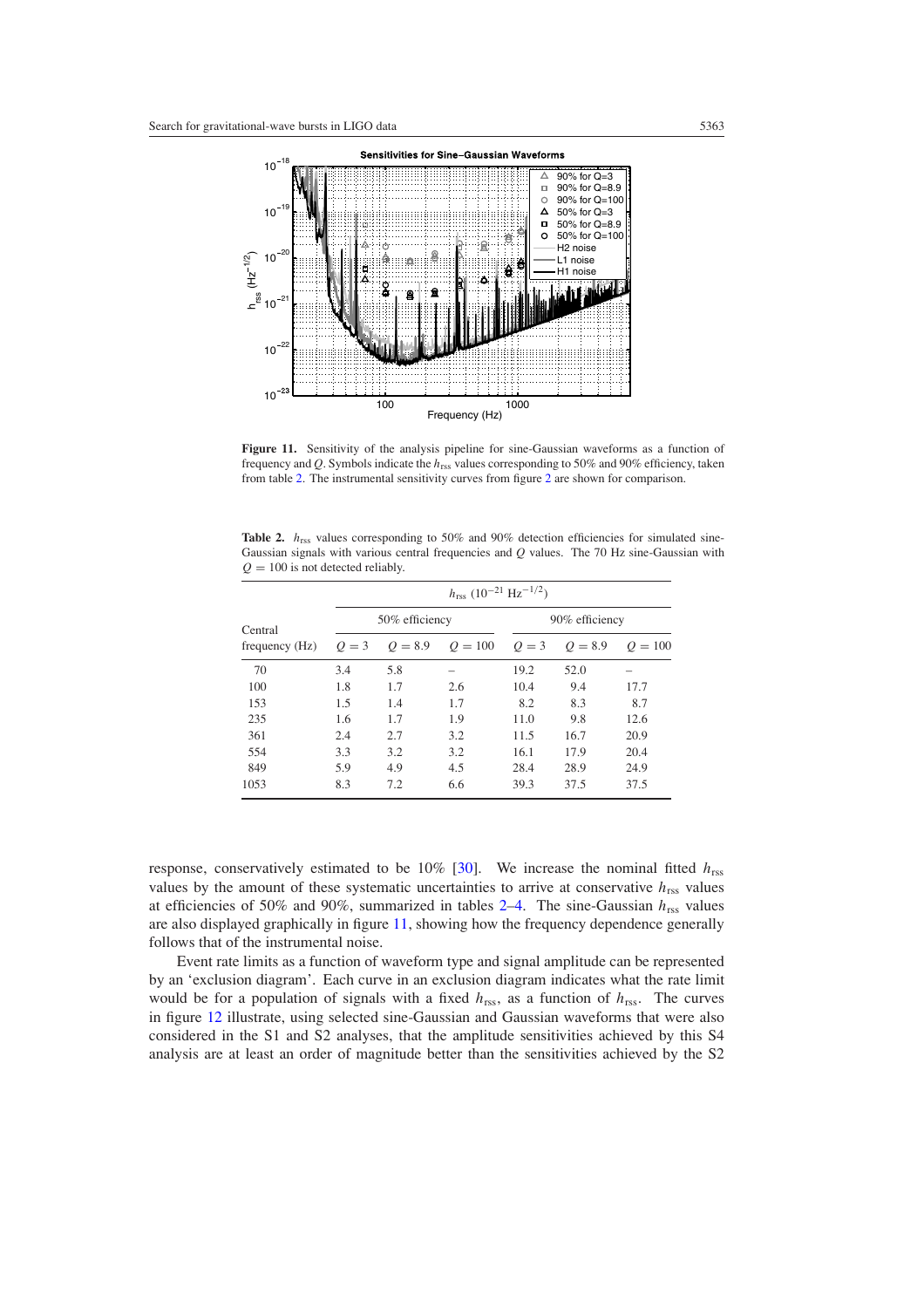<span id="page-22-0"></span>Table 3.  $h_{\text{rss}}$  values corresponding to 50% and 90% detection efficiencies for simulated Gaussian signals with various widths. The waveform with  $\tau = 6.0$  ms does not reach an efficiency of 90% within the range of signal amplitudes simulated.

|             | $h_{\text{rss}}$ (10 <sup>-21</sup> Hz <sup>-1/2</sup> ) |                |  |
|-------------|----------------------------------------------------------|----------------|--|
| $\tau$ (ms) | 50% efficiency                                           | 90% efficiency |  |
| 0.05        | 6.6                                                      | 33.9           |  |
| 0.1         | 4.4                                                      | 25.3           |  |
| 0.25        | 3.0                                                      | 14.3           |  |
| 0.5         | 2.2                                                      | 13.5           |  |
| 1.0         | 2.2                                                      | 10.6           |  |
| 2.5         | 3.4                                                      | 20.5           |  |
| 4.0         | 8.3                                                      | 43.3           |  |
| 6.0         | 39.0                                                     |                |  |

Table 4.  $h_{\text{rss}}$  values corresponding to 50% and 90% detection efficiencies for simulated 'whitenoise burst' signals with various base frequencies, bandwidths and durations.

| Base frequency<br>(Hz) | Bandwidth<br>(Hz) | Duration | $h_{\text{rss}}$ (10 <sup>-21</sup> Hz <sup>-1/2</sup> ) |                |  |
|------------------------|-------------------|----------|----------------------------------------------------------|----------------|--|
|                        |                   | (s)      | 50% efficiency                                           | 90% efficiency |  |
| 100                    | 10                | 0.1      | 1.8                                                      | 4.7            |  |
| 100                    | 100               | 0.1      | 1.9                                                      | 4.1            |  |
| 100                    | 100               | 0.01     | 1.3                                                      | 2.9            |  |
| 250                    | 10                | 0.1      | 1.8                                                      | 4.5            |  |
| 250                    | 100               | 0.1      | 2.4                                                      | 5.4            |  |
| 250                    | 100               | 0.01     | 1.8                                                      | 4.3            |  |
| 1000                   | 10                | 0.1      | 6.5                                                      | 15.8           |  |
| 1000                   | 100               | 0.1      | 7.9                                                      | 16.7           |  |
| 1000                   | 100               | 0.01     | 5.5                                                      | 12.7           |  |
| 1000                   | 1000              | 0.1      | 19.2                                                     | 42.6           |  |
| 1000                   | 1000              | 0.01     | 9.7                                                      | 22.3           |  |
| 1000                   | 1000              | 0.001    | 9.5                                                      | 23.7           |  |

analysis. For instance, the 50% efficiency  $h_{\text{rss}}$  value for 235 Hz sine-Gaussians with  $Q = 8.9$ is  $1.5 \times 10^{-20}$  Hz<sup>-1/2</sup> for S2 and  $1.7 \times 10^{-21}$  Hz<sup>-1/2</sup> for S4. (Exclusion curves were not generated for the S3 analysis, but the S3 sensitivity was  $9 \times 10^{-21}$  Hz<sup>-1/2</sup> for this particular waveform.) The improvement is greatest for lower-frequency sine-Gaussians and for the widest Gaussians, due to the reduced low-frequency detector noise and the explicit extension of the search band down to 64 Hz.

# **8. Astrophysical reach estimates**

In order to set an astrophysical scale to the sensitivity achieved by this search, we can ask what amount of mass converted into gravitational-wave burst energy at a given distance would be strong enough to be detected by the search pipeline with 50% efficiency. We start with the expression for the instantaneous energy flux emitted by a gravitational-wave source in the two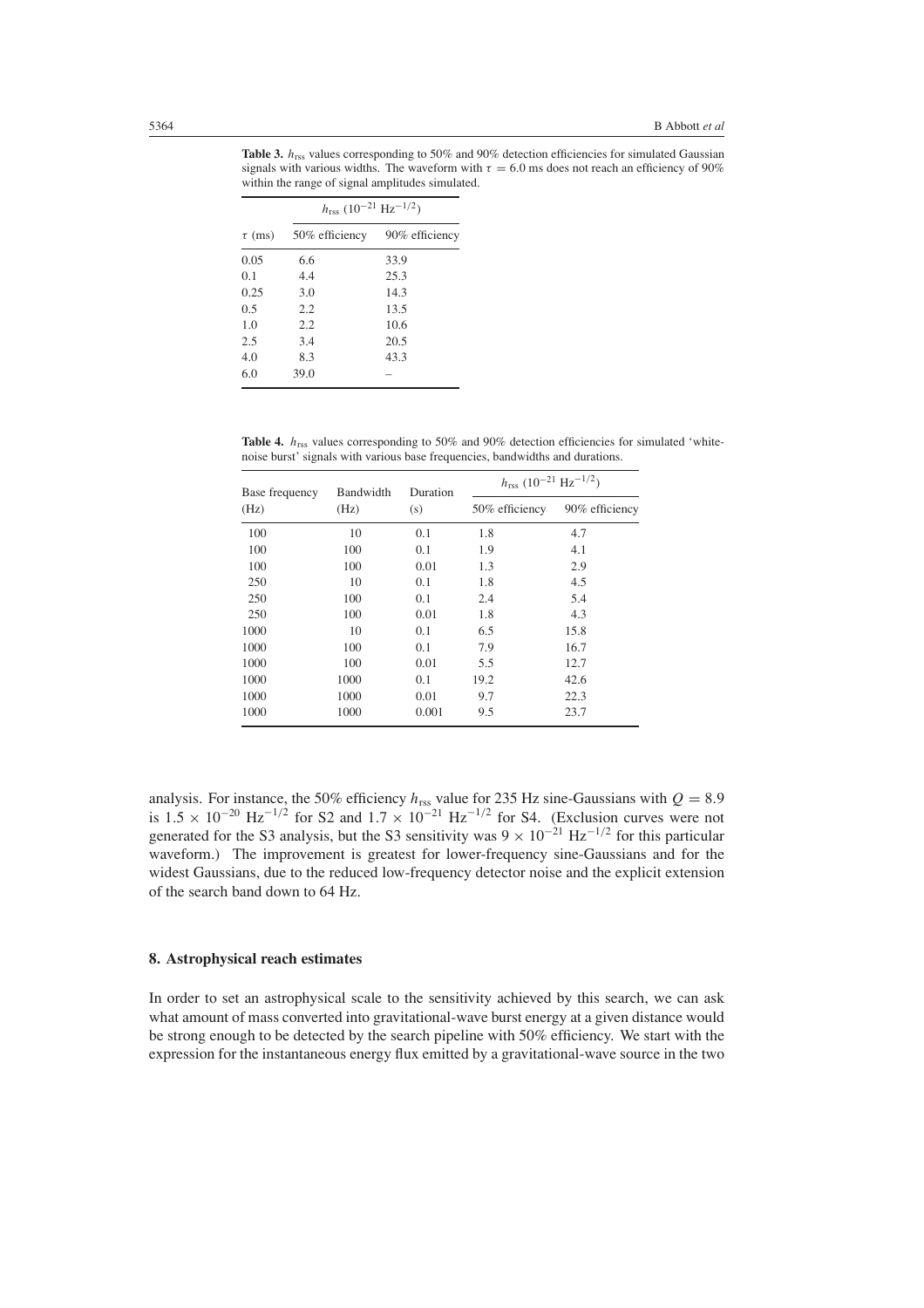<span id="page-23-0"></span>

Figure 12. Exclusion diagrams (rate limit at 90% confidence level, as a function of signal amplitude) for (*a*) sine-Gaussian and (*b*) Gaussian-simulated waveforms for this S4 analysis compared to the S1 and S2 analyses (the S3 analysis did not state a rate limit). These curves incorporate conservative systematic uncertainties from the fits to the efficiency curves and from the interferometer response calibration. The 849 Hz curve labeled 'LIGO–TAMA' is from the joint burst search using LIGO S2 with TAMA DT8 data [\[8](#page-26-0)], which included data subsets with different combinations of operating detectors with a total observation time of 19*.*7 days and thereby achieved a lower rate limit. The *h*rss sensitivity of the LIGO–TAMA search was nearly constant for sine-Gaussians over the frequency range 700–1600 Hz. (*a*) Sine-Gaussians with *Q* = 8*.*9. (*b*) Gaussians.

independent polarizations  $h_+(t)$  and  $h_{\times}(t)$  [\[31\]](#page-27-0),

$$
\frac{d^2 E_{\rm GW}}{dA dt} = \frac{1}{16\pi} \frac{c^3}{G} \langle (h_+)^2 + (h_\times)^2 \rangle, \tag{8}
$$

and follow the derivations in [\[32](#page-27-0)]. Plausible astrophysical sources will, in general, emit gravitational waves anisotropically, but here we will assume isotropic emission in order to get simple order-of-magnitude estimates. The above formula, when integrated over the signal duration and over the area of a sphere at radius r (assumed not to be at a cosmological distance), yields the total energy emitted in gravitational waves for a given signal waveform. For the case of a sine-Gaussian with frequency  $f_0$  and  $Q \gg 1$ , we find

$$
E_{\rm GW} = \frac{r^2 c^3}{4G} (2\pi f_0)^2 h_{\rm rss}^2.
$$
 (9)

Taking the waveform for which we have the best  $h_{\text{rss}}$  sensitivity, a 153 Hz sine-Gaussian with *Q* = 8*.*9, and assuming a typical Galactic source distance of 10 kpc, the above formula relates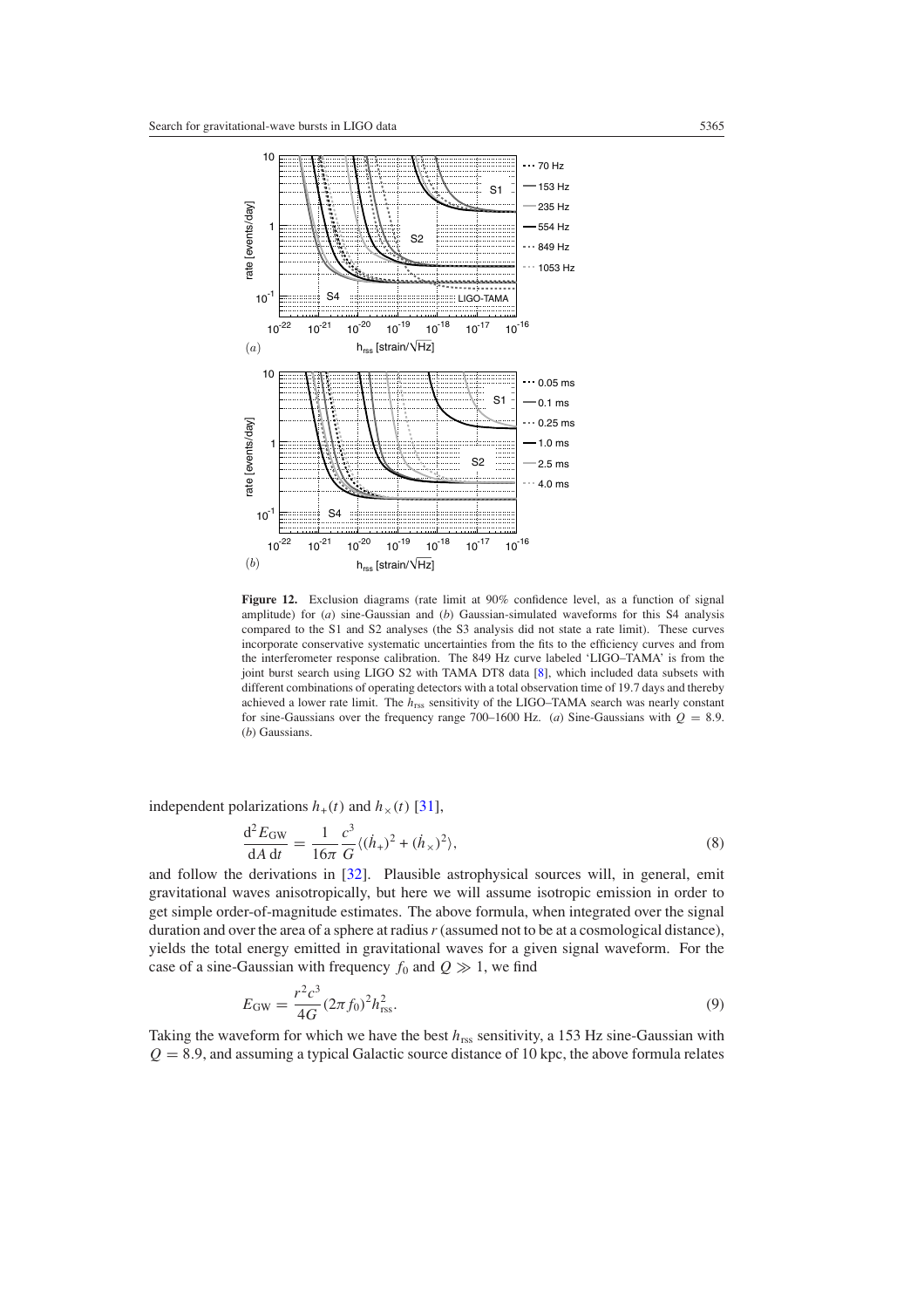the 50% efficiency  $h_{\text{rss}} = 1.4 \times 10^{-21} \text{ Hz}^{-1/2}$  to 10<sup>-7</sup> solar mass equivalent emission into a gravitational-wave burst from this hypothetical source and under the given assumptions. For a source in the Virgo galaxy cluster, approximately 16 Mpc away, the same  $h_{\text{rss}}$  would be produced by an energy emission of roughly  $0.25M_{\odot}c^2$  in a burst with this highly favorable waveform.

We can draw more specific conclusions about detectability for models of astrophysical sources which predict the absolute energy and waveform emitted. Here we consider the corecollapse supernova simulations of Ott *et al* [\[15](#page-26-0)] and a binary black hole merger waveform calculated by the Goddard numerical relativity group [\[11\]](#page-26-0) (as a representative example of the similar merger waveforms obtained by several groups). While the Monte Carlo sensitivity studies in section [7](#page-17-0) did not include these particular waveforms, we can relate the modeled waveforms to qualitatively similar waveforms that *were* included in the Monte Carlo study and thus infer the approximate sensitivity of the search pipeline for these astrophysical models.

Ott *et al* simulated core collapse for three progenitor models and calculated the resulting gravitational-wave emission, which was dominated by oscillations of the protoneutron star core driven by accretion [\[15](#page-26-0)]. Their s11WW model, based on a non-spinning  $11M_{\odot}$  progenitor, produced a total gravitational-wave energy emission of  $1.6 \times 10^{-8} M_{\odot} c^2$  with a characteristic frequency of ∼654 Hz and duration of several hundred milliseconds. If this were a sine-Gaussian, it would have a *Q* of several hundred; table [2](#page-21-0) shows that our sensitivity does not depend strongly on *Q*, so we might expect 50% efficiency for a signal at this frequency with  $h_{\text{rss}}$  of ~3.7 × 10<sup>-21</sup> Hz<sup>-1/2</sup>. However, the signal is not monochromatic, and its increased time–frequency volume may degrade the sensitivity by up to a factor of  $\sim$ 2. Using this  $E_{GW}$ and  $h_{\text{rss}} \approx 7 \times 10^{-21} \text{ Hz}^{-1/2}$  in equation [\(9\)](#page-23-0), we find that our search has an approximate 'reach' (distance for which the signal would be detected with 50% efficiency by the analysis pipeline) of ∼0*.*2 kpc for this model. The m15b6 model, based on a spinning 15*M* progenitor, yields a very similar waveform and essentially the same reach. The s25WW model, based on a 25  $M_{\odot}$  progenitor, was found to emit vastly more energy in gravitational waves, 8*.*2 × 10<sup>−</sup>5*Mc*2, but with a higher characteristic frequency of ∼937 Hz. With respect to the Monte Carlo results in section [7,](#page-17-0) we may consider this similar to a high-Q sine-Gaussian, yielding  $h_{\text{rss}} \approx 5.5 \times 10^{-21} \text{ Hz}^{-1/2}$ , or to a white-noise burst with a bandwidth of ~100 Hz and a duration of >0.1 s, yielding  $h_{\text{rss}} \approx 8 \times 10^{-21} \text{ Hz}^{-1/2}$ . Using the latter, we deduce an approximate reach of 8 kpc for this model.

A pair of merging black holes emits gravitational waves with very high efficiency; for instance, numerical evolutions of equal-mass systems without spin have found the radiated energy from the merger and subsequent ringdown to be 3*.*5% or more of the total mass of the system [\[11\]](#page-26-0). From figure [8](#page-17-0) of that paper, the frequency of the signal at the moment of peak amplitude is seen to be

$$
f_{\text{peak}} \approx \frac{0.46}{2\pi M_f} \approx \frac{15 \text{ kHz}}{(M_f/M_\odot)},\tag{10}
$$

where  $M_f$  is the final mass of the system. Very roughly, we can consider the merger + ringdown waveform to be similar to a sine-Gaussian with central frequency  $f_{\text{peak}}$  and  $Q \approx 2$ for purposes of estimating the reach of this search pipeline for binary black hole mergers. (Future analyses will include Monte Carlo efficiency studies using complete inspiral-mergerringdown waveforms.) Thus, a binary system of two  $10M_{\odot}$  black holes (i.e.  $M_f \approx 20M_{\odot}$ ) has  $f_{\rm peak} \approx 750$  Hz, and from table [2](#page-21-0) we can estimate the  $h_{\rm rss}$  sensitivity to be  $\sim 5.5 \times 10^{-21}$  Hz<sup>-1/2</sup>. Using  $E_{GW} = 0.035 M_f c^2$ , we conclude that the reach for such a system is roughly 1.4 Mpc. Similarly, a binary system with  $M_f = 100 M_\odot$  has  $f_{\text{peak}} \approx 150 \text{ Hz}$ , a sensitivity of ~1.5 × 10<sup>−</sup><sup>21</sup> Hz<sup>−</sup>1*/*<sup>2</sup> , and a resulting reach of roughly 60 Mpc.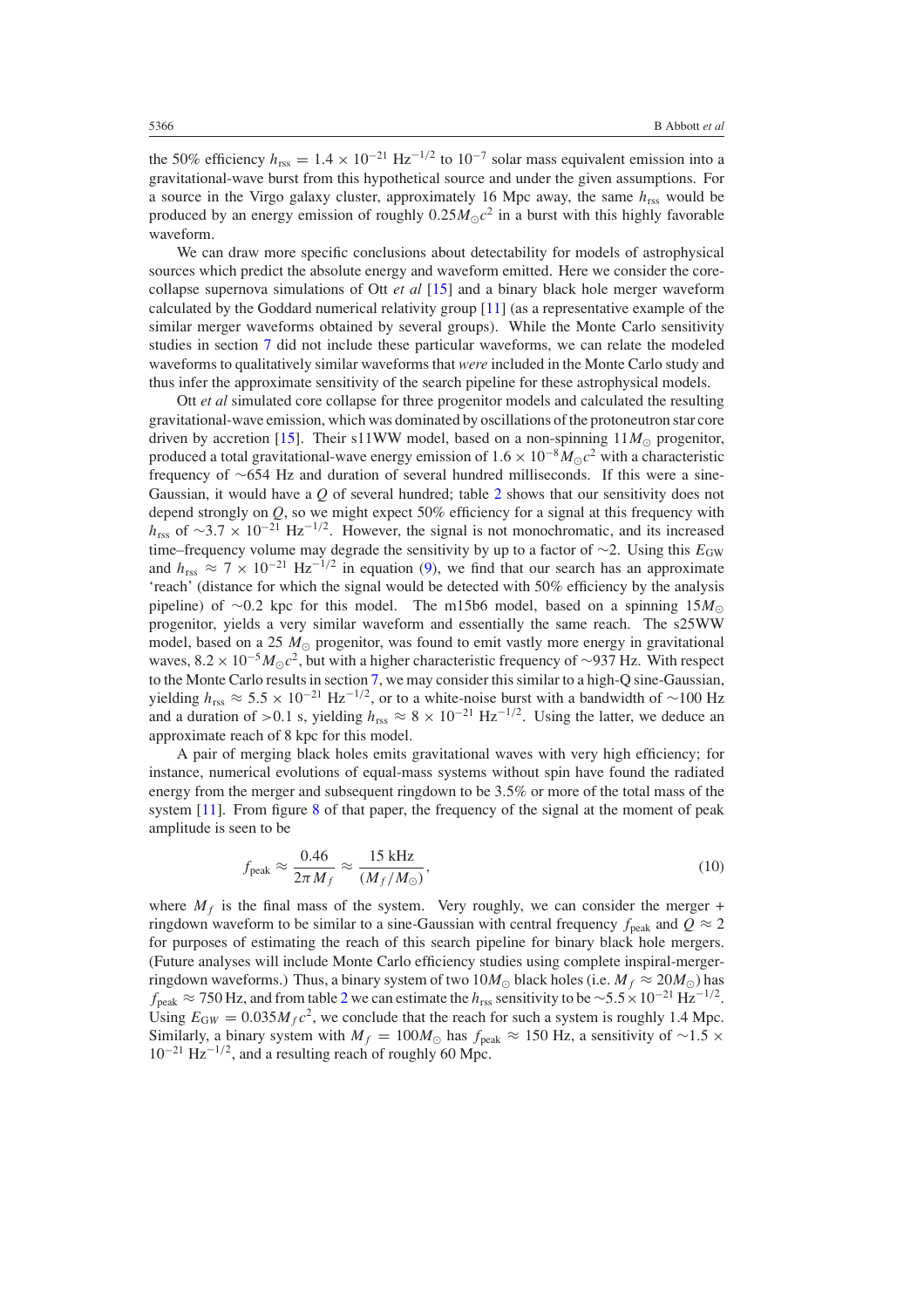# **9. Discussion**

The search reported in this paper represents the most sensitive search to date for gravitationalwave bursts in terms of strain amplitude, reaching  $h_{\text{rss}}$  values below 10<sup>-20</sup> Hz<sup>-1/2</sup>, and covers a broad frequency range, 64–1600 Hz, with a live observation time of 15*.*5 days.

Comparisons with previous LIGO [\[16](#page-26-0), [17\]](#page-26-0) and LIGO–TAMA [\[8](#page-26-0)] searches have already been shown graphically in figure [12.](#page-23-0) The LIGO–TAMA search targeted millisecond-duration signals with frequency content in the 700–2000 Hz frequency regime (i.e., partially overlapping the present search) and had a detection efficiency of at least 50% (90%) for signals with *h*rss greater than  $\sim$ 2 × 10<sup>-19</sup> Hz<sup>-1/2</sup> (10<sup>-18</sup> Hz<sup>-1/2</sup>). Among other searches with broad-band interferometric detectors [\[33–35](#page-27-0)], the most recent one by the TAMA collaboration reported an upper limit of 0*.*49 events day<sup>−</sup><sup>1</sup> at the 90% confidence level based on an analysis of 8*.*1 days of the TAMA300 instrument's ninth data taking run (DT9) in 2003–2004. The best sensitivity of this TAMA search was achieved when looking for narrow-band signals at TAMA's best operating frequency, around 1300 Hz, and it was at  $h_{res} \approx 10^{-18}$  Hz<sup>-1/2</sup> for 50% detection efficiency [\[35](#page-27-0)]. Although we did not measure the sensitivity of the S4 LIGO search with narrow-band signals at 1300 Hz, LIGO's noise at that frequency range varies slowly enough so that we do not expect it to be significantly worse than the sensitivity for 1053 Hz sine-Gaussian signals described in section [7,](#page-17-0) which stands at about  $7 \times 10^{-21}$  Hz<sup>-1/2</sup>.

Comparisons with results from resonant mass detectors were detailed in our previous publications [\[16](#page-26-0), [17\]](#page-26-0). The upper limit of  $\sim$ 4 × 10<sup>-3</sup> events day<sup>-1</sup> at the 95% confidence level on the rate of gravitational wave bursts set by the IGEC consortium of five resonant mass detectors still represents the most stringent rate limit for  $h_{\text{rss}}$  signal strengths of order 10<sup>−</sup><sup>18</sup> Hz<sup>−</sup>1*/*<sup>2</sup> and above [\[36\]](#page-27-0). This upper limit quickly falls off and becomes inapplicable to signals weaker than  $10^{-19}$  Hz<sup>-1/2</sup> (see figure 14 in [\[17\]](#page-26-0)). Furthermore, with the improvement in our search sensitivity, the signal strength of the events corresponding to the slight excess seen by the EXPLORER and NAUTILUS resonant mass detectors in their 2001 data [\[37](#page-27-0)] falls well above the 90% sensitivity of our current S4 search: as described in [\[17\]](#page-26-0), the optimal orientation signal strength of these events assuming a Gaussian morphology with  $\tau = 0.1$  ms corresponds to a  $h_{\text{rss}}$  of  $1.9 \times 10^{-19} \text{ Hz}^{-1/2}$ . For such Gaussians our S4 search all-sky 90% sensitivity is  $2.5 \times 10^{-20}$  Hz<sup>-1/2</sup> (see table [3\)](#page-22-0) and when accounting for *optimal* orientation, this improves by roughly a factor of 3, to  $9.3 \times 10^{-21}$  Hz<sup>-1/2</sup>. The rate of the EXPLORER and NAUTILUS events was of order 200 events year<sup>-1</sup> (or 0.55 events day<sup>-1</sup>) [\[37,](#page-27-0) [38\]](#page-27-0). A steady flux of gravitational-wave bursts at this rate is excluded by our present measurement at the 99.9% confidence level. Finally, in more recent running of the EXPLORER and NAUTILUS detectors, an analysis of 149 days of data collected in 2003 set an upper limit of 0*.*02 events day<sup>-1</sup> at the 95% confidence level and with a  $h_{\text{rss}}$  sensitivity of  $\sim$ 2 × 10<sup>-19</sup> Hz<sup>-1/2</sup> [\[39\]](#page-27-0).

The S5 science run, which began in November 2005 and is expected to continue until late 2007, has a goal of collecting a full year of coincident LIGO science-mode data. Searches for gravitational-wave bursts using S5 data are already underway and will be capable of detecting any sufficiently strong signals which arrive during that time, or else placing an upper limit on the rate of such signals on the order of a few per year. Furthermore, the detector noise during the S5 run has reached the design goals for the current LIGO interferometers, and so the amplitude sensitivity of S5 burst searches is expected to be roughly a factor of two better than the sensitivity of this S4 search.

Another direction being pursued with the S5 data is to make appropriate use of different detector network configurations. In addition to the approach used in the S4 analysis reported here, which requires a signal to appear with excess power in a time–frequency map in all three LIGO interferometers, data from two-detector combinations is also being analyzed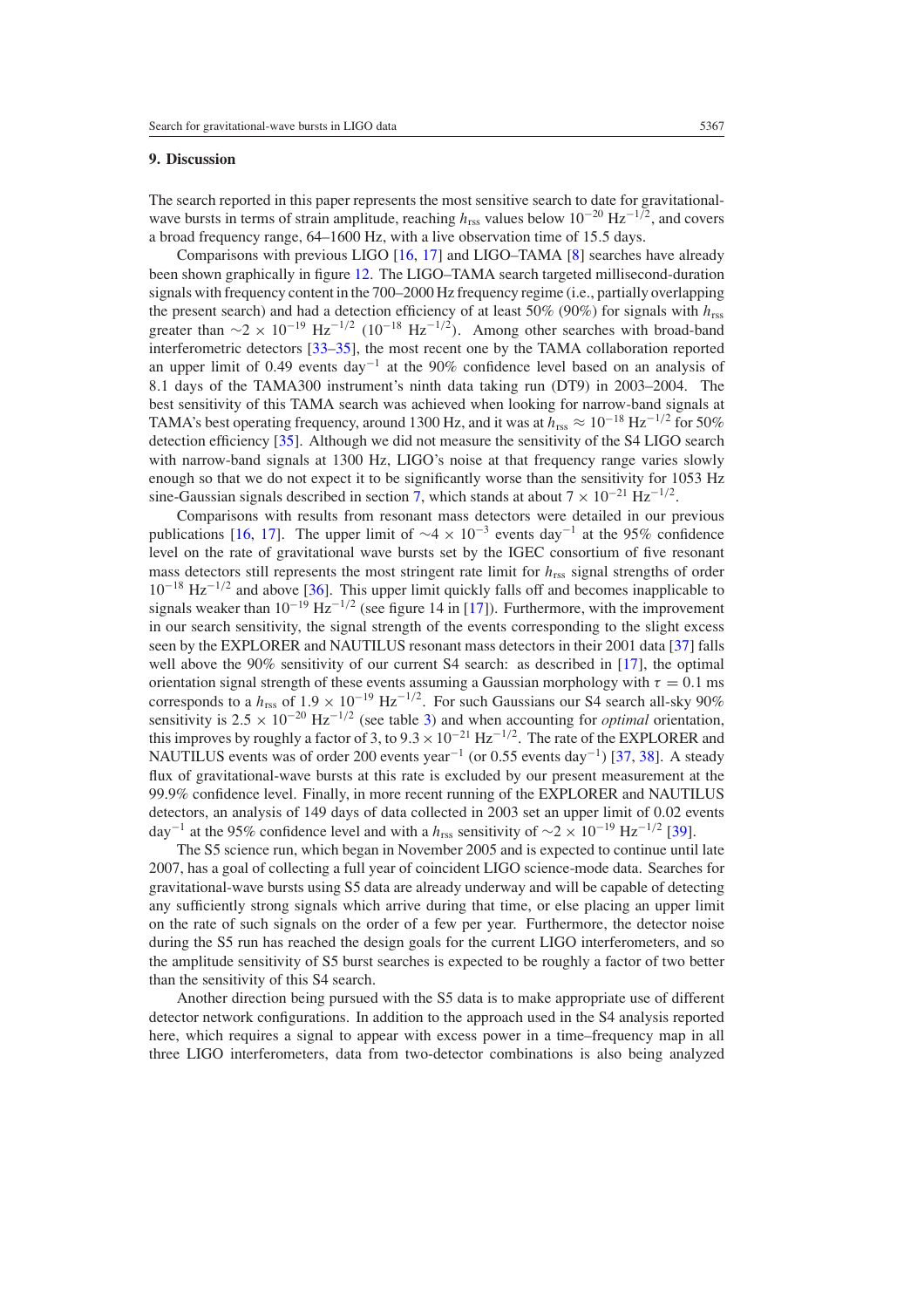<span id="page-26-0"></span>to maximize the total observation time. Furthermore, using LIGO data together with simultaneous data from other interferometers can significantly improve confidence in a signal candidate and allow more properties of the signal to be deduced. The GEO 600 interferometer has joined the S5 run for full-time observing in May 2006, and we look forward to the time when VIRGO begins operating with sensitivity comparable to the similarly-sized LIGO interferometers. Members of the LSC are currently implementing coherent network analysis methods using maximum likelihood approaches for optimal detection of arbitrary burst signal (see, for example, [\[40\]](#page-27-0)) and for robust signal consistency tests [\[41,](#page-27-0) [42](#page-27-0)]. Such methods will make the best use of the data collected from the global network of detectors to search for gravitational-wave bursts.

#### **Acknowledgments**

The authors gratefully acknowledge the support of the United States National Science Foundation for the construction and operation of the LIGO Laboratory and the Science and Technology Facilities Council of the United Kingdom, the Max-Planck-Society, and the State of Niedersachsen*/*Germany for support of the construction and operation of the GEO 600 detector. The authors also gratefully acknowledge the support of the research by these agencies and by the Australian Research Council, the Council of Scientific and Industrial Research of India, the Istituto Nazionale di Fisica Nucleare of Italy, the Spanish Ministerio de Educación y Ciencia, the Conselleria d'Economia, Hisenda i Innovació of the Govern de les Illes Balears, the Scottish Funding Council, the Scottish Universities Physics Alliance, The National Aeronautics and Space Administration, the Carnegie Trust, the Leverhulme Trust, the David and Lucile Packard Foundation, the Research Corporation, and the Alfred P Sloan Foundation. This document has been assigned LIGO Laboratory document number LIGO-P060016-B-Z.

#### **References**

- [1] Sigg D (for the LSC) 2006 *Class. Quantum Grav.* **23** [S51–6](http://dx.doi.org/10.1088/0264-9381/23/8/S07)
- [2] Lück H et al 2006 Class. Quantum Grav. 23 S71-8
- [3] Acernese F *et al* 2006 *Class. Quantum Grav.* **23** [S63–9](http://dx.doi.org/10.1088/0264-9381/23/8/S09)
- [4] Ando M and the TAMA Collaboration 2005 *Class. Quantum Grav.* **22** [S881–9](http://dx.doi.org/10.1088/0264-9381/22/18/S02)
- [5] Fritschel P 2003 *Gravitational-Wave Detection: Proc. SPIE* vol 4856 ed M Cruise and P Saulson (Bellingham, WA: SPIE Optical Engineering Press) pp 282–91
- [6] Acernese F *et al* 2006 *Class. Quantum Grav.* **23** [S635–42](http://dx.doi.org/10.1088/0264-9381/23/19/S01)
- [7] Kuroda K *et al* 2003 *Proc. 28th Int. Cosmic Ray Conf.* ed T Kajita (Tokyo: Universal Academy) p 3103
- [8] Abbott B *et al* (LSC) and Akutsu T *et al* (TAMA Collaboration) 2006 *Phys. Rev.* D **73** [102002](http://dx.doi.org/10.1103/PhysRevD.73.102002)
- [9] Blanchet L, Damour T, Esposito-Farese G and Iyer B R 2004 ` *Phys. Rev. Lett.* **93** [091101](http://dx.doi.org/10.1103/PhysRevLett.93.091101)
- [10] Jaranowski P, Królak A and Schutz B F 1998 Phys. Rev. D 58 [063001](http://dx.doi.org/10.1103/PhysRevD.58.063001)
- [11] Baker J G, Centrella J, Choi D, Koppitz M and van Meter J 2006 *Phys. Rev.* D **73** [104002](http://dx.doi.org/10.1103/PhysRevD.73.104002)
- [12] Dimmelmeier H, Font J A and Müller E 2001 *Astrophys. J. Lett.* **560** [L163–6](http://dx.doi.org/10.1086/324406)
- [13] Ott C D, Burrows A, Livne E and Walder R 2004 *Astrophys. J.* **600** [834–64](http://dx.doi.org/10.1086/379822)
- [14] Burrows A, Livne E, Dessart L, Ott C D and Murphy J 2006 *Astrophys. J.* **640** [878–90](http://dx.doi.org/10.1086/500174)
- [15] Ott C D, Burrows A, Dessart L and Livne E 2006 *Phys. Rev. Lett.* **96** [201102](http://dx.doi.org/10.1103/PhysRevLett.96.201102)
- [16] Abbott B *et al* (LSC) 2004 *Phys. Rev.* D **69** [102001](http://dx.doi.org/10.1103/PhysRevD.69.102001)
- [17] Abbott B *et al* (LSC) 2005 *Phys. Rev.* D **72** [062001](http://dx.doi.org/10.1103/PhysRevD.72.062001)
- [18] Abbott B *et al* (LSC) 2006 *Class. Quantum Grav.* **23** [S29–39](http://dx.doi.org/10.1088/0264-9381/23/8/S05)
- [19] Lazzarini A and Weiss R 1995 *LIGO Science Requirements Document (SRD)* LIGO technical document LIGO-E950018-02-E
- [20] Klimenko S and Mitselmakher G 2004 *Class. Quantum Grav.* **21** [S1819–30](http://dx.doi.org/10.1088/0264-9381/21/20/025)